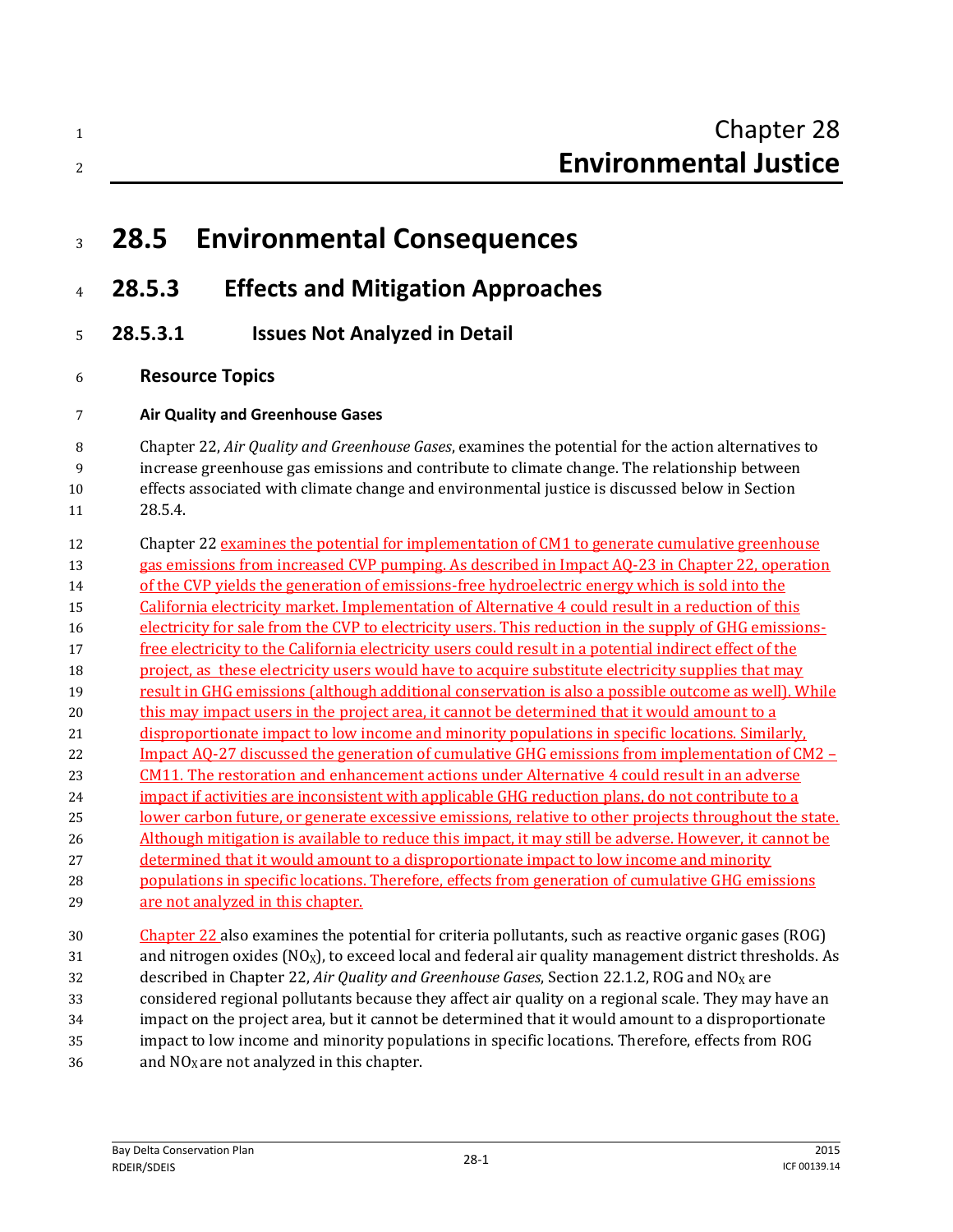# **28.5.8 Alternative 4—Dual Conveyance With Modified Pipeline/Tunnel And Intakes 2, 3, And 5 (9,000 Cfs; Operational Scenario H)**

 This section analyzes the environmental justice effects of the resource topics that are carried forward for detailed analysis for Alternative 4. Relevant environmental justice effects associated with adverse effects identified in these resource chapters are analyzed to determine if they would result in a disproportionate effect on minority or low-income populations. Figures 28-1 and 28-2

show the distribution of minority and low-income populations in relation to this alternative.

### **28.5.8.1 Land Use**

 Chapter 13, *Land Use*, Section 13.3.3.9, identifies effects caused by incompatibility with land use policies, incompatibility with local land uses, and potential for physical division of established communities. By itself, incompatibility with land use policies is not a physical effect on the environment, and, therefore, does not have the potential to result in a disproportionate effect on a minority or low-income population. Chapter 13, *Land Use*, Section 13.3.3.9, also addresses the potential for a BDCP alternative to result in the relocation of residents, or a physical effect on existing structures, with the consequence that adverse effects on the physical environment would result. The following adverse effects are relevant to this analysis.

#### **Impact LU-2: Conflicts with Existing Land Uses as a Result of Constructing the Proposed Water Conveyance Facility (CM1)**

### **Impact LU-3: Create Physical Structures Adjacent to and through a Portion of an Existing Community as a Result of Constructing the Proposed Water Conveyance Facility (CM1)**

22 Under Alternative 4, approximately 81 85 permanent structures would be removed or relocated within the water conveyance facilities footprint, including an estimated 19 residential buildings. The analysis of physical effects on structures in Chapter 13, *Land Use*, Section 13.3.3.9, indicates that the physical footprints of the intake facilities and their associated conveyance pipelines would be anticipated to create the largest disruption to structures. Chapter 13, *Land Use*, Section 13.3.3.2, Table 13-4 summarizes the estimated number of structures affected across structure type and alternative, and Mapbook Figure M13-4 shows the distribution of these effects across the modified pipeline/tunnel conveyance alignment.

 As shown in Figures 28-1 and 28-2, there are census blocks with a meaningfully greater minority population (more than 50%) and block groups with low-income populations throughout the study area, and specifically along the modified pipeline/tunnel alignment. Because construction of Intakes 2, 3, and 5 would result in the displacement of approximately 19 residential structures, which would affect census blocks where the minority population is greater than 50%, this would represent a disproportionate effect on minority populations. When required, DWR would provide compensation to property owners for property losses due to implementation of the alternative. Compensation would reduce the severity of economic effects related to this physical effect but would not reduce the severity of the physical effect itself. For these reasons, this would be an adverse effect.

 In addition, Chapter 13, *Land Use,* Section 13.3.3.9, examines the potential to divide existing communities. During the construction of the conveyance pipelines and tunnel between Intake 3 and 5 and the intermediate forebay (about 0.5 mile north and south of Hood, respectively for the intakes,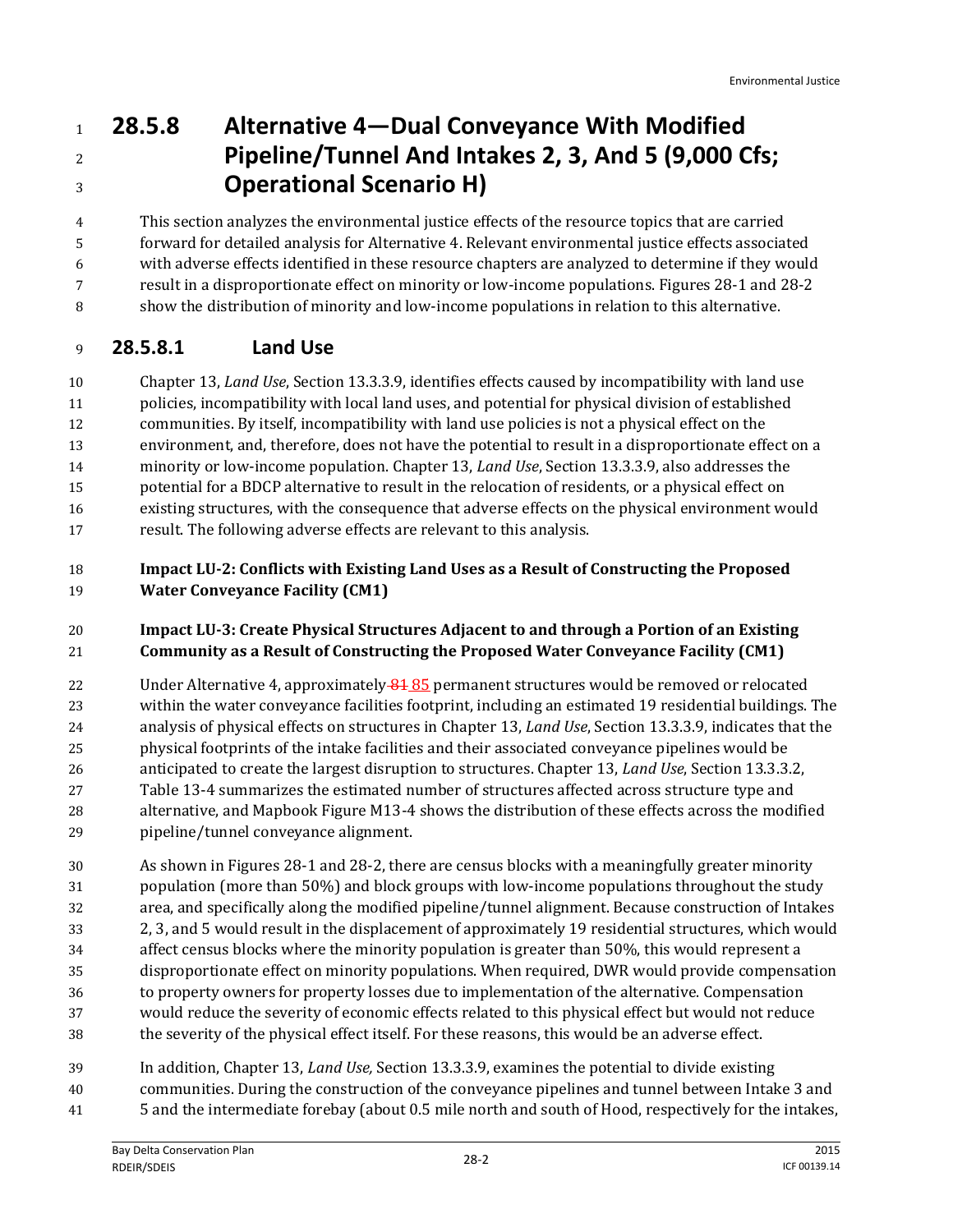and about 5 miles south of Hood for the forebay), construction activities would occur to the north 2 and south of the community of Hood. A permanent temporary power line would also be constructed through the eastern section of the community. Even though access to and from the community would be maintained over the long-term, the nearby construction of a temporary work area adjacent to Hood on the southern side of the community would substantially alter the setting of the community in the near term. Similarly, the nearby construction of Intakes 3 and 5, although not adjacent to Hood, would create permanent physical structures approximately one-quarter mile north and one-half mile south of Hood that would substantially alter the community's surroundings. While permanent physical structures adjacent to or through Hood are not anticipated to result from this alternative, activities associated with their construction could make it difficult to travel within and around Hood in certain areas for a limited period of time. Mitigation Measures TRANS-1a and TRANS-1b, which would require the development and implementation of a site-specific traffic management plan, and establishment of alternative access routes, are available to address this effect. However, permanent structures in the community's vicinity constitute an adverse effect.

### **28.5.8.2 Socioeconomics**

 As shown in Figures 28-1 and 28-2, the community of Hood is composed of both census blocks with a meaningfully greater minority population (more than 50%) and block groups with low-income populations. Chapter 16, Socioeconomics, Section 13.3.3.9, identified effects on agricultural economics and local employment conditions associated with construction, operations, and conservation measures. These impacts have the potential to disproportionately affect environmental justice populations. Other effects in Chapter 16, Socioeconomics, Section 13.3.3.9, are not analyzed in this section because they either relate to program-level conservation measures that do not have sufficient project-level detail to identify environmental justice consequences, or because they do not have the potential to disproportionately affect environmental justice populations. The following effects are analyzed in this section:

#### **Impact ECON-1: Temporary Effects on Regional Economics in the Delta Region during Construction of the Proposed Water Conveyance Facilities**

#### **Impact ECON-7: Permanent Regional Economic Effects in the Delta Region during Operation and Maintenance of the Proposed Water Conveyance Facilities**

- The general economic effects of reduced export alternatives (6A, 6B, 6C, 7, and 8) on south-of-Delta areas are described in Chapter 30, *Growth Inducement and Other Indirect Effects,* Section 30.3.2. As described in Chapter 16, *Socioeconomics*, Section 13.3.3.9, Impact ECON-1, construction of the water conveyance facilities would increase total employment and income in the study area. The change would result from expenditures on construction and from changes in agricultural production. Changes in jobs in the study area as a result of Alternative 4 construction are reported in Chapter 16, *Socioeconomics*, Section 13.3.3.9, Table 16-41. During the peak construction years, it is estimated 37 that  $\frac{3,9372,278}{3}$  jobs (direct) and  $\frac{16,0298,673}{3}$  jobs total (direct, indirect, and induced effects) would be gained in the study area.
- However construction of conveyance and related facilities, such as roads and utilities, would cause temporary and permanent conversion of agricultural land. Because construction would reduce agricultural land under cultivation, construction would result in the direct loss of 16 agricultural 42 jobs<del>/year</del> and a total loss of 57 agricultural jobs<del>/year</del> (direct, indirect, and induced effects) (Chapter 16, *Socioeconomics*, Section 13.3.3.9, Table 16-42).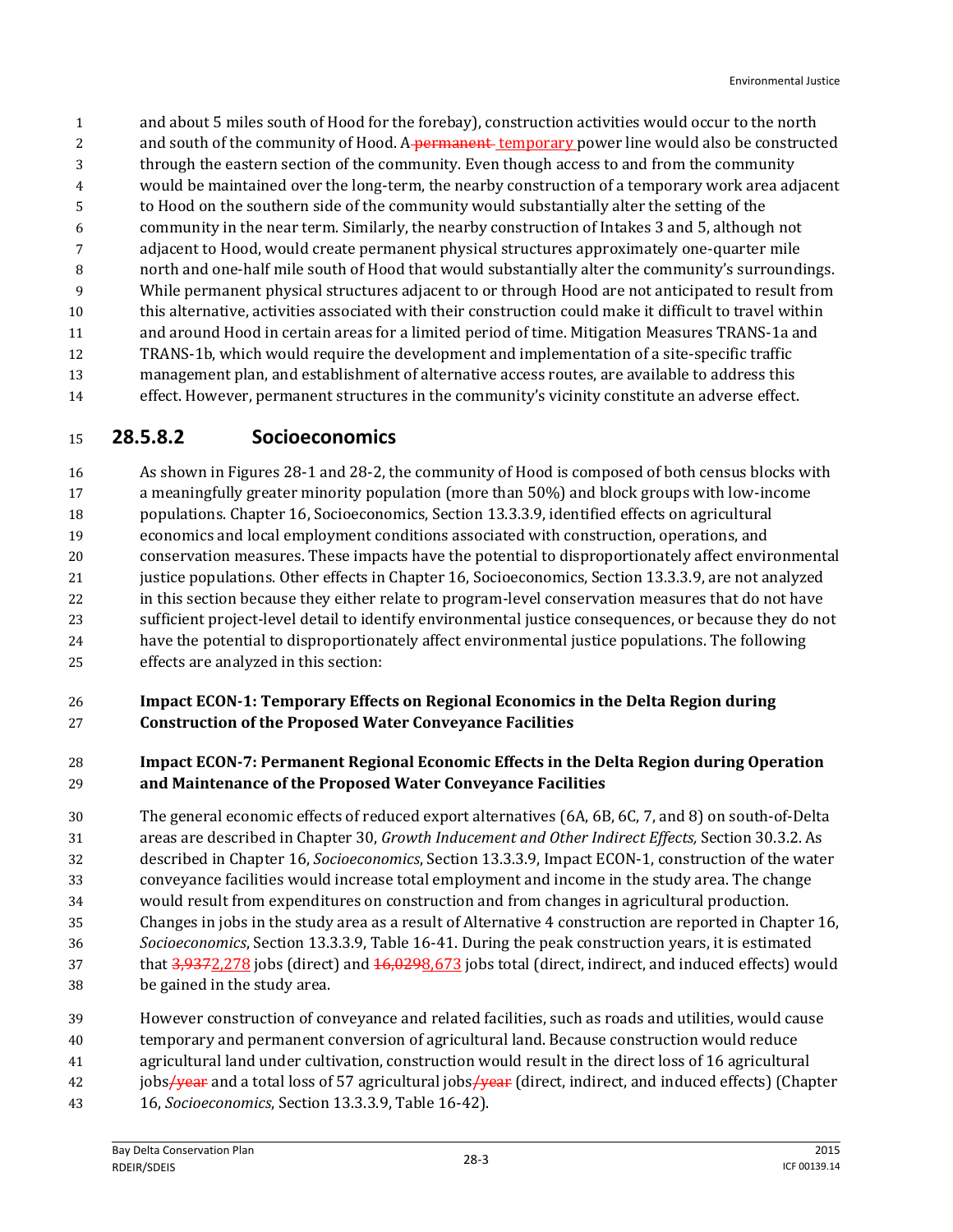- As described in Chapter 16, *Socioeconomics*, Section 13.3.3.9, Impact ECON-7, operation of
- conveyance facilities constructed under Alternative 4 would result in the direct creation of 129
- jobs/year and the creation of 183 jobs total (Chapter 16, *Socioeconomics*, Section 13.3.3.9, Table 16-
- 44, the same effect as Alternative 1A). However, because operations would reduce agricultural
- 5 cultivation, operations would result in the direct loss of agricultural jobs / year and a total of
- $\frac{3944}{9941}$  agricultural jobs/year (including direct, indirect and induced effects) (Chapter 16,
- *Socioeconomics*, Section 13.3.3.9, Table 16-45).
- Based on the crop production value changes described in Impact ECON-6 in Chapter 16, the direct
- agricultural job losses would more likely be concentrated in the vegetable, truck, orchard, and
- vineyard crops sectors, which are relatively labor intensive, than in the grain, field, and forage crop
- sectors, where more jobs are mechanized. Direct agricultural job losses could be higher than the 16
- FTE jobs shown in Table 16-42, or the 12 FTE jobs shown in Table 16-45, because many agricultural
- 13 jobs are seasonal rather than year-round, FTE jobs, suggesting that more than one seasonal job
- 14 could be lost per every FTE job lost as a result of construction of conveyance facilities construction.
- Because of a combination of historical and recent settlement trends, many of the agricultural areas in the interior Delta contain high proportions of minority residents, including Hispanics, Asians, and
- African-Americans. According to the report *The California Farm Labor Force Overview and Trends*
- *from the National Agricultural Workers Survey*, commissioned by the EPA Region 9 Pesticide
- Program, which provides the most current demographic information collected through the NAWS,
- approximately 99% of California farm laborers are Hispanic (Aguirre International 2005:10), and
- approximately 22% of farm labor falls below the poverty threshold (Aguirre International 2005:27).
- Because the majority of farm labor in the study area is minority, including those of Hispanic origin,
- 23 and potentially low-income, loss of up to 57 agricultural jobs  $\frac{1}{2}$  in the study area associated with
- construction of the conveyance facilities is considered to be a disproportionate effect on an
- environmental justice population. While a net increase in employment would result during
- construction because of new construction jobs, these jobs would not likely be filled by displaced
- agricultural workers because the skills required are not comparable. This effect would, therefore,
- remain adverse because job losses would disproportionately accrue to a minority population.

### **28.5.8.3 Aesthetics and Visual Resources**

 Chapter 17, *Aesthetics and Visual Resources,* Section 17.3.3.9, addresses visual resources in the study area, where proposed intake and water conveyance facilities and related structures and operations would be located. Chapter 17, *Aesthetics and Visual Resources,* Section 17.3.3.9, identifies the following adverse effects.

### **Impact AES-1: Substantial Alteration in Existing Visual Quality or Character during Construction of Conveyance Facilities**

- **Impact AES-2: Permanent Effects on a Scenic Vista from Presence of Conveyance Facilities**
- **Impact AES-3: Permanent Damage to Scenic Resources along a State Scenic Highway from Construction of Conveyance Facilities**
- **Impact AES-4: Creation of a New Source of Light or Glare That Would Adversely Affect Views**
- **in the Area as a Result of Construction and Operation of Conveyance Facilities**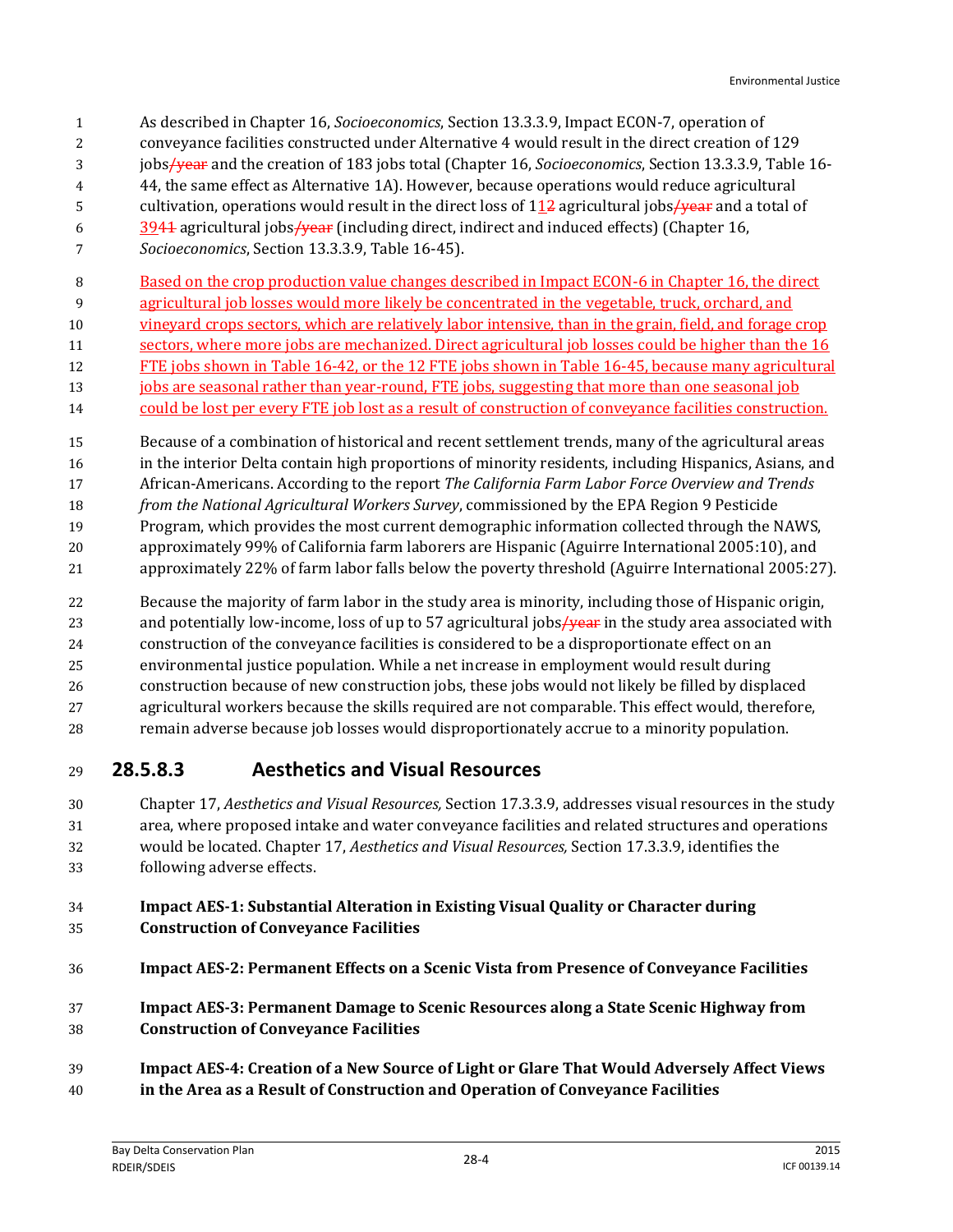| $1\,$<br>$\overline{2}$ | <b>Impact AES-6: Substantial Alteration in Existing Visual Quality or Character during</b><br>Implementation of CM2-CM22CM21                                                                                      |
|-------------------------|-------------------------------------------------------------------------------------------------------------------------------------------------------------------------------------------------------------------|
| 3<br>4                  | Chapter 17, Aesthetics and Visual Resources, Section 17.3.3.9, Impact AES-6, analyzes the effect of the<br>implementation of CM2- <del>CM22</del> CM21 on aesthetic and visual resources. This effect is adverse. |
| 5                       | However because the precise location of where future conservation measures will be implemented                                                                                                                    |
| 6                       | is unknown, this impact is not carried forward for further analysis of environmental justice effects                                                                                                              |
| 7                       | for this alternative or other alternatives.                                                                                                                                                                       |
| 8<br>9                  | Chapter 17, Aesthetics and Visual Resources, Section 17.3.3.9, also identifies the following mitigation<br>measures that would reduce the identified effects on aesthetics and visual resources.                  |
| 10                      | Mitigation Measure AES-1a: Locate New Transmission Lines and Access Routes to                                                                                                                                     |
| 11                      | Minimize the Removal of Trees and Shrubs and Pruning Needed to Accommodate New                                                                                                                                    |
| 12                      | <b>Transmission Lines and Underground Transmission Lines Where Feasible</b>                                                                                                                                       |
| 13                      | Mitigation Measure AES-1b: Install Visual Barriers between Construction Work Areas and                                                                                                                            |
| 14                      | <b>Sensitive Receptors</b>                                                                                                                                                                                        |
| 15                      | Mitigation Measure AES-1c: Develop and Implement a Spoil/Borrow and Reusable Tunnel                                                                                                                               |
| 16                      | <b>Material Area Management Plan</b>                                                                                                                                                                              |
| 17                      | Mitigation Measure AES-1d: Restore Barge Unloading Facility Sites Once Decommissioned                                                                                                                             |
| 18                      | Mitigation Measure AES-1e: Apply Aesthetic Design Treatments to All Structures to the                                                                                                                             |
| 19                      | <b>Extent Feasible</b>                                                                                                                                                                                            |
| 20                      | Mitigation Measure AES-1f: Locate Concrete Batch Plants and Fuel Stations Away from                                                                                                                               |
| 21                      | Sensitive Visual Resources and Receptors and Restore Sites upon Removal of Facilities                                                                                                                             |
| 22                      | Mitigation Measure AES-1g: Implement Best Management Practices to Implement Project                                                                                                                               |
| 23                      | <b>Landscaping Plan</b>                                                                                                                                                                                           |
| 24                      | Mitigation Measure AES-4a: Limit Construction to Daylight Hours within 0.25 Mile of                                                                                                                               |
| 25                      | <b>Residents</b>                                                                                                                                                                                                  |
| 26                      | Mitigation Measure AES-4b: Minimize Fugitive Light from Portable Sources Used for                                                                                                                                 |
| 27                      | Construction                                                                                                                                                                                                      |
| 28                      | Mitigation Measure AES-4c: Install Visual Barriers along Access Routes, Where Necessary,                                                                                                                          |
| 29                      | to Prevent Light Spill from Truck Headlights toward Residences                                                                                                                                                    |
| 30                      | Mitigation Measure AES-6a: Underground New or Relocated Utility Lines Where Feasible                                                                                                                              |
| 31                      | Mitigation Measure AES-6b: Develop and Implement an Afterhours Low-intensity and                                                                                                                                  |
| 32                      | <b>Lights off Policy</b>                                                                                                                                                                                          |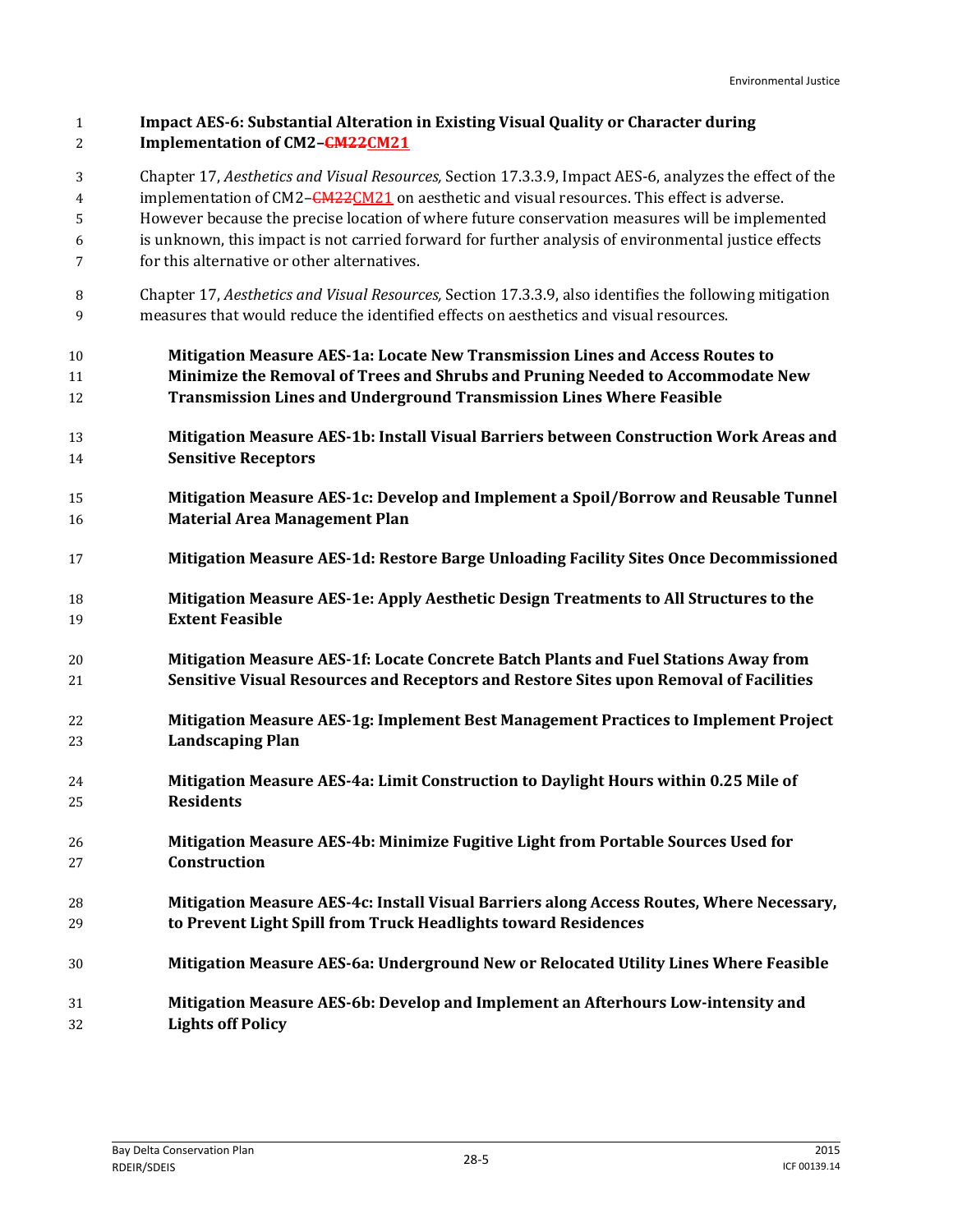### **Mitigation Measure AES-6c: Implement a Comprehensive Visual Resources Management Plan for the Delta and Study Area**

 Chapter 17, *Aesthetics and Visual Resources,* Section 17.3.3.9, Impacts AES-1 through AES-4, describe the aesthetics and visual resources effects associated with water conveyance facilities construction and operations. Impact AES-3 describes the effects on local scenic highways, such as SR 160. Because degradation of a scenic highway would result in loss of scenic qualities for all highway users, it is not carried forward for environmental justice analysis.

 Chapter 17, *Aesthetics and Visual Resources,* Section 17.3.3.9, Impact AES-1, addresses the potential for construction activities to substantially alter the visual quality or character in the vicinity of project elements that can be viewed from local sensitive receptors and public viewing areas. The primary features that would affect the existing visual character under Alternative 4 once the 12 facilities have been constructed would be Intakes 2, 3 and 5, the intermediate forebay, and the 13 expanded Clifton Court Forebay, and combined pumping plants, resulting landscape scars effects left behind from spoil/borrow and RTM areas, transmission lines, concrete batch plants and fuel stations, and launching, retrieval, and ventilation shafts sites. Construction-related visual changes would be most evident in the northern portion of the study area, which would undergo extensive construction to build large industrial facilities and supporting infrastructure along and surrounding the Sacramento River between Clarksburg and Walnut Grove where the intakes would be situated. The intermediate forebay, expanded Clifton Court Forebay and several of the work areas adjacent to the southern portion of the conveyance alignment also would generate adverse visual effects for adjacent viewers, including residents in the communities of Clarksburg, Hood, and Walnut Grove. Clarksburg and Hood would be affected the most because they are in closer proximity to the intakes. Walnut Grove would also be affected, to a lesser degree, due to its proximity to the intermediate forebay along Twin Cities Road and ventilation/access shaft site along Walnut Grove Road. Both Twin Cities and Walnut Grove Roads serve as primary access routes to Walnut Grove from I-5.

 Chapter 17, *Aesthetics and Visual Resources,* Section 17.3.3.9, Impact AES-2, describes the permanent alteration of scenic vistas resulting from construction. As described in this impact, the primary features that would affect scenic vistas subsequent to completion of construction of Alternative 4 29 are Intakes 2, 3 and 5, the intermediate forebay and, expanded Clifton Court Forebay, the combined 30 pumping plants, landscape scars remaining from spoil/borrow and RTM areas, and transmission lines. The communities of Clarksburg and Hood would be affected the most because they are in closer proximity to the intakes. Walnut Grove would also be affected, to a lesser degree, due to its proximity to the intermediate forebay along Twin Cities Road and ventilation/access shaft site along Walnut Grove Road. Rural residences, located south of Twin Cities Road and the intermediate forebay, would have construction occurring near their homes through construction of the intermediate forebay. The Chapter 17, *Aesthetics and Visual Resources,* Section 17.3.3.9, Impact AES- 4, describes the potential for new sources of light and glare that would be introduced during construction or as part of permanent features that would remain after the conveyance facilities are 39 complete. Intakes 2, 3, and 5 and their associated **pumping plants, surge towers, and** facilities would introduce new surfaces that may increase glare as described in Chapter 17, *Aesthetics and Visual Resources,* Section 17.3.3.9. In addition, the water surfaces of the new forebays would reflect sunlight, introducing glare. Evening and nighttime construction activities would require use of extremely bright lights and generate increased nighttime headlights flashing into nearby residents' homes; these light sources would affect adjacent populations. New facilities would also require the use of safety lighting once built. Lighting equipment associated with BDCP facilities would increase the amount of nighttime lighting along the alignment above ambient light levels. In particular,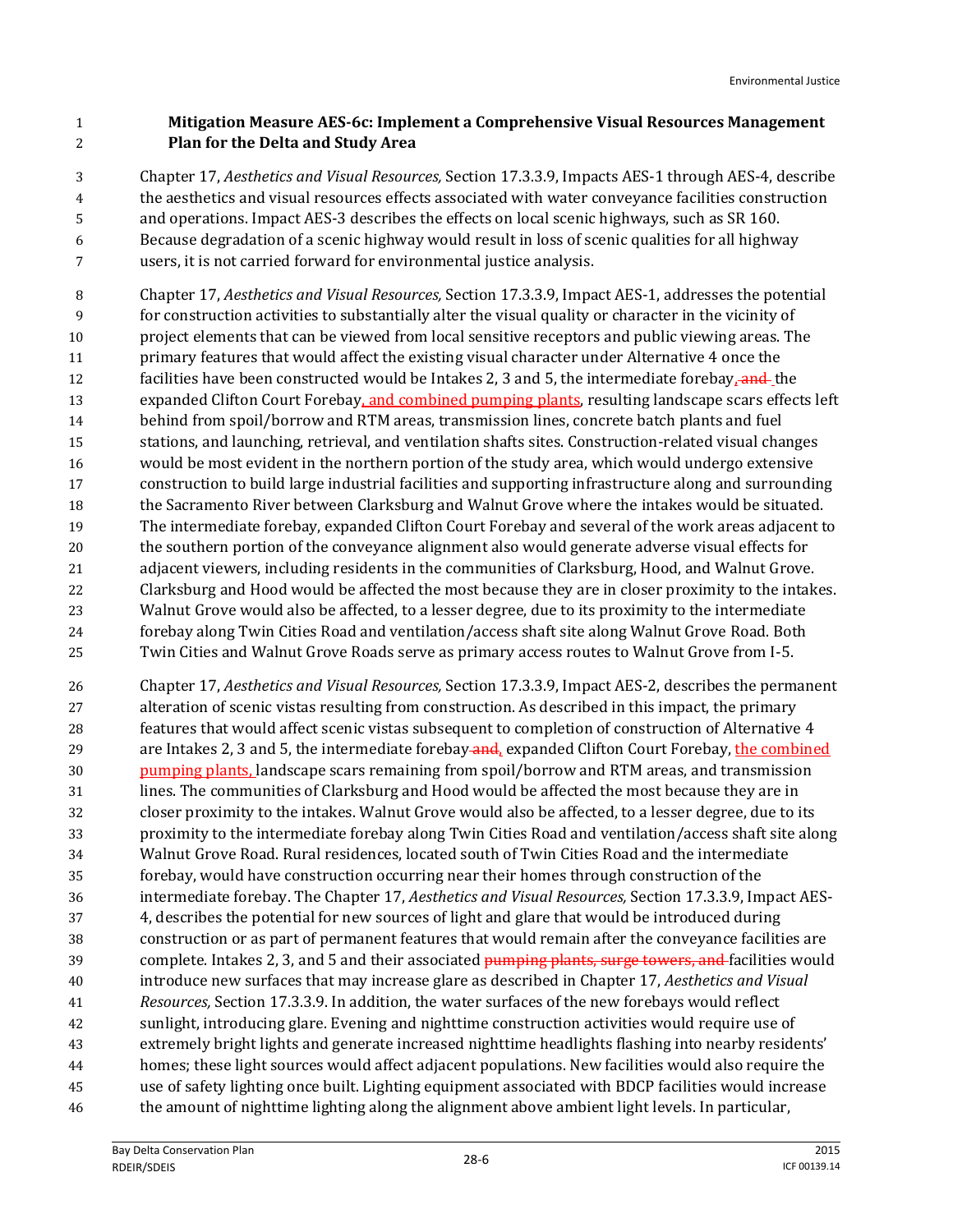- 1 security lighting for Intakes 2, 3, and 5 and their associated pumping stations and facilities would
- create very noticeable effects relating to increasing nighttime light at those locations. The community of Hood would be affected.
- While mitigation is available to reduce the effects of Impacts AES-1, AES-2, and AES-4, these
- effectswould remain adverse. As shown in Figures 28-1 and 28-2, meaningfully greater minority and
- 6 low-income populations occur throughout the study area, including along the modified
- pipeline/tunnel alignment alternative. Specifically, a concentration of minority and low-income
- populations are located in the communities of Clarksburg, Walnut Grove, and Hood, where
- residential viewers in these communities would be affected by adverse visual effects of this alternative.
- Because adverse visual effects are largely associated with the northern portion of the alignment
- where permanent features would remain and along the southern portion of the alignment where the
- expanded Clifton Court Forebay and borrow and spoil areas would be constructed, where minority
- and low-income populations occur, these effects would disproportionately affect these populations.
- For these reasons, although mitigation is available to reduce the severity of these effects, this effect
- would be adverse.

### **28.5.8.4 Cultural Resources**

Construction of conveyance facilities under this alternative would have adverse effects on

- prehistoric archaeological resources, unidentified human remains, historic archaeological sites,
- traditional cultural properties, and built environment resources, as described in Impact CUL-1 21 through Impact CUL-7.
- **Impact CUL-1: Effects on Identified Archaeological Sites Resulting from Construction of Conveyance Facilities**
- **Impact CUL-2: Effects on Archaeological Sites to Be Identified through Future Inventory Efforts**
- **Impact CUL-3: Effects on Archaeological Sites That May Not Be Identified through Inventory Efforts**
- **Impact CUL-4: Effects on Buried Human Remains Damaged during Construction**
- **Impact CUL-5: Direct and Indirect Effects on Eligible and Potentially Eligible Historic Architectural/Built-Environment Resources Resulting from Construction Activities**
- **Impact CUL-6: Direct and Indirect Effects on Unidentified and Unevaluated Historic**
- **Architectural/Built-Environment Resources Resulting from Construction Activities**
- **Impact CUL-7: Effects of Other Conservation Measures on Cultural Resources**
- Chapter 18, *Cultural Resources*, Section 18.3.5.9, Impact CUL-8, addresses the compatibility of the
- BDCP with the adopted cultural resource management policies of agencies with land use authority in
- the Delta. Because this effect is not a physical environmental effect that could result in impacts on
- environmental justice populations, it is not relevant to this analysis.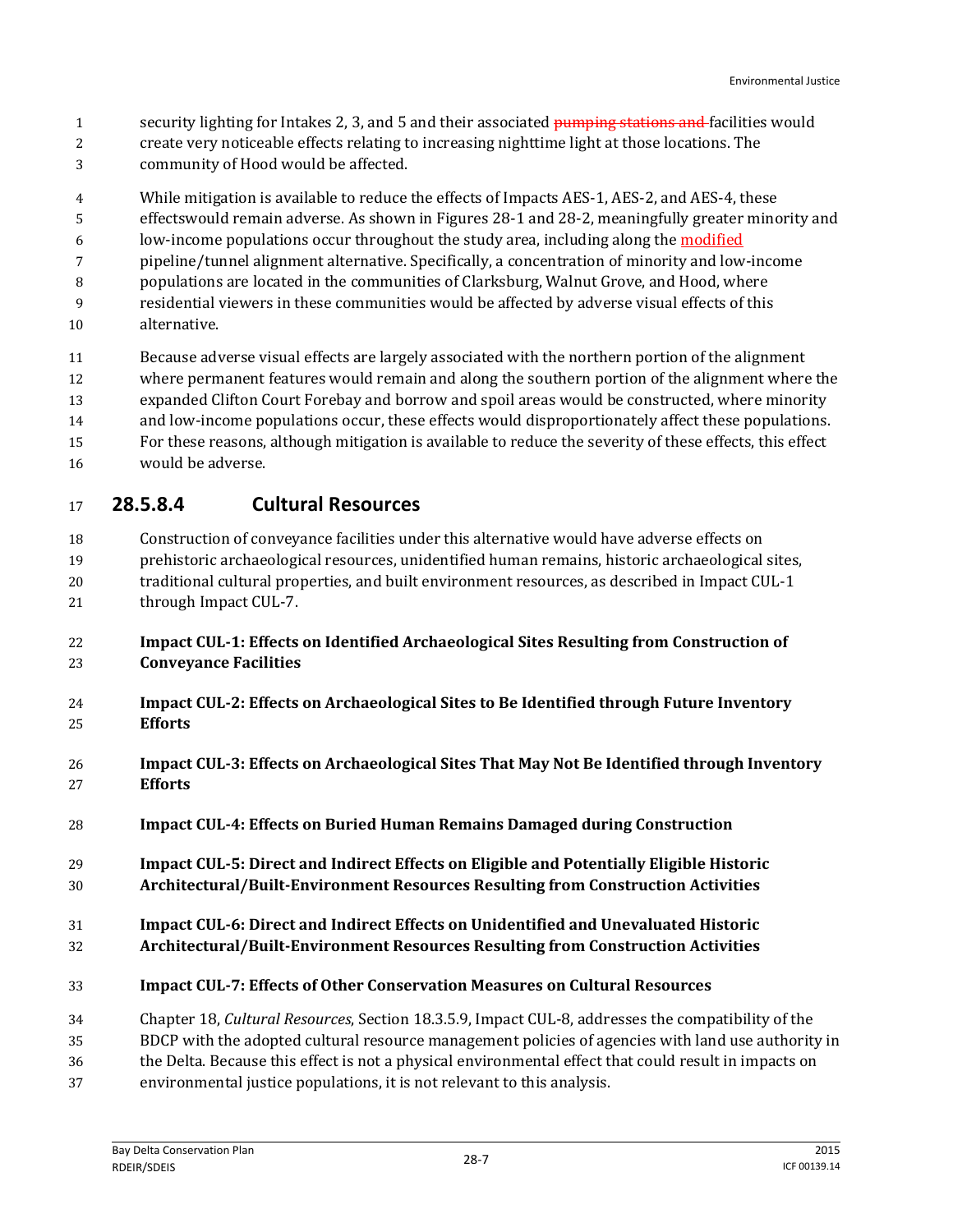- Ground-disturbing construction has the potential to damage both identified and previously
- unrecorded examples of each of these resources. Mitigation measures are available to reduce these effects.
- **Mitigation Measure CUL-1: Prepare a Data Recovery Plan and Perform Data Recovery Excavations on the Affected Portion of the Deposits of Identified and Significant Archaeological Sites**
- **Mitigation Measure CUL-2: Conduct Inventory, Evaluation, and Treatment of Archaeological Resources**
- **Mitigation Measure CUL-3: Implement an Archaeological Cultural Resources Discovery Plan, Perform Training of Construction Workers, and Conduct Construction Monitoring**
- **Mitigation Measure CUL-4: Follow State and Federal Law Governing Human Remains If Such Resources Are Discovered during Construction**
- **Mitigation Measure CUL-5: Consult with Relevant Parties, Prepare and Implement a Built Environment Treatment Plan**
- **Mitigation Measure CUL-6: Conduct a Survey of Inaccessible Properties to Assess Eligibility, Determine if These Properties Will Be Adversely Impacted by the Project, and Develop Treatment to Resolve or Mitigate Adverse Impacts**
- **Mitigation Measure CUL-7: Conduct Cultural Resource Studies and Adopt Cultural Resource Mitigation Measures for Cultural Resource Impacts Associated with Implementation of Conservation Measures 2–22CM2–CM21**

 Prehistoric resources, especially sites containing human remains, are of special significance to the Native American community. The geographic distribution of the affected resources is described in Chapter 18, Cultural Resources, Section 18.3.5.9. The number of resources affected by each alternative is indicated in the tables provided in Appendix 18B, Identified Cultural Resources Potentially Affected by BDCP Alternatives. These resources represent a tangible link to the past, and, if they contain human remains, a resting place for interred ancestors. While cultural resources and buried human remains also contain significance for the general public (including low-income populations), the significance to the general public is typically limited to the scientific value of the resources. Because these resources are especially significant to Native American populations and potentially other minority populations, adverse effects identified in Chapter 18, Cultural Resources, Section 18.3.5.9, Impacts CUL-1 through CUL-7, would result in a disproportionate effect on minorities. The affected population cannot always be identified with specificity because members of tribes that attach significance to the resources in the Delta may reside in relatively remote locations rather than in adjacent census blocks or even counties. Nonetheless, this alternative would result in a disproportionate effect on Native American populations and potentially other minorities.

- Identification and treatment of cultural resources would be completed under relevant mitigation measures described in Chapter 18, *Cultural Resources*, Section 18.3.5.9 (CUL-1 through CUL-7). Construction monitoring and discovery protocols would be performed during construction under Mitigation Measure CUL-3. State and federal law governing discoveries of human remains would be
- enforced through Mitigation Measure CUL-4*.* In addition to the mitigation measures proposed in this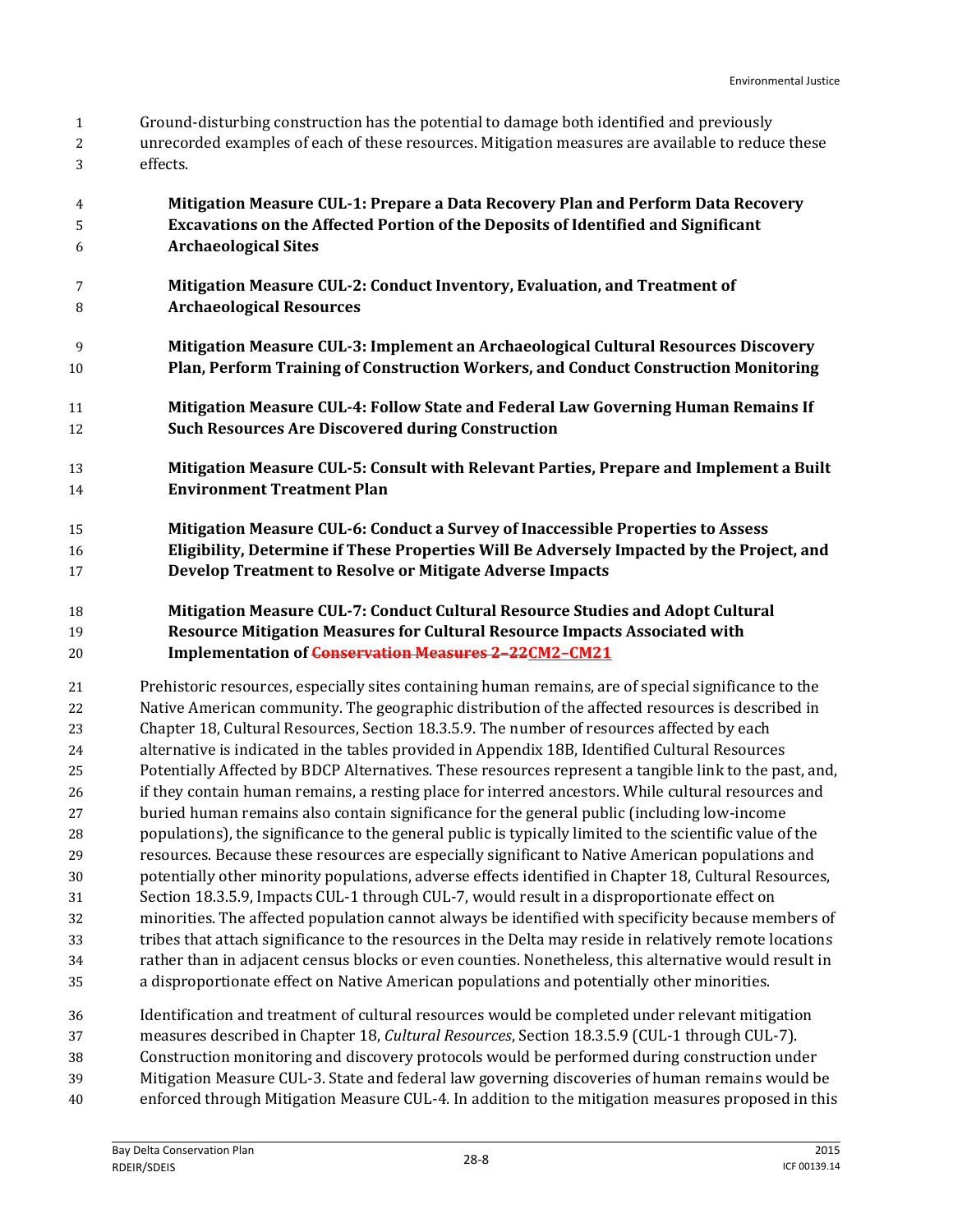EIS/EIR, federal agencies that have a significant role in implementing the BDCP are required to comply with Section 106 of the National Historic Preservation Act (NHPA) (16 United States Code [USC] 470f). Section 106 and the Section 106 regulations require that the agencies identify effects on historic properties and consult with the public (including relevant minority groups) and Native American tribes during the management process. Section 106 thus adds another mechanism for identifying resources, and developing mitigation that would reduce or avoid adverse effects. Despite these mitigation measures and consultation processes, this alternative is likely to result in adverse effects on prehistoric archaeological resources and human remains because the scale of the alternative makes avoidance of all eligible resources infeasible. In addition, because there is no feasible way to identify buried resources that may occur in deep subterranean sections of the tunnel in advance of construction, effects on these resources cannot be accurately identified or avoided. The effect on minority populations that may ascribe significance to cultural resources in the Delta would remain disproportionate even after mitigation because mitigation cannot guarantee that all resources would be avoided, or that effects on affected resources would be reduced. For these reasons this effect would be adverse because the effect would disproportionately accrue to a minority population.

### **28.5.8.5 Public Services and Utilities**

 Chapter 20, *Public Services and Utilities*, Section 20.3.3.9, addresses the potential effects of the alternative on utility infrastructure and public service providers, such as fire stations and police facilities. Chapter 20, *Public Services and Utilities*, Section 20.3.3.9, identifies two adverse effects under this alternative.

### **Impact UT-6: Effects on Regional or Local Utilities as a Result of Constructing the Proposed Water Conveyance Facilities**

### **Impact UT-8: Effects on Public Services and Utilities as a Result of Implementing the Proposed CM2–CM11**

 Chapter 20, *Public Services and Utilities*, Section 20.3.3.9, Impact UT-6, describes the potential for construction of this conveyance alternative to conflict with existing utility facilities in some locations. Alternative 4 would require relocation of regional power transmission lines and natural gas pipelines. Further, construction could disrupt utility services from damage to previously unidentified utilities, or damage to a utility that could cause a public health hazard (e.g., gas line explosion). Mitigation Measures UT-6a, UT-6b, and UT-6c would require verifying utility locations prior to construction, and relocating them to avoid effects on utility operations and worker and public health and safety. However, because relocation and potential disruption of utility infrastructure would be required and because it is possible that not all utilities would be identified, and that some service disruption associated with inadvertent damage would occur, this impact is adverse. Depending on the location of service loss, minority or low-income populations might be affected. However, because relocation of an existing known utility would affect the entire service area of that utility, this effect would not be anticipated to result in a disproportionate effect on a minority or low-income population. In addition, inadvertent damage to or disruption of a previously unknown utility infrastructure would also not disproportionately affect a minority or low-income populations because it would affect the general population of the affected service area. This is not considered an adverse effect.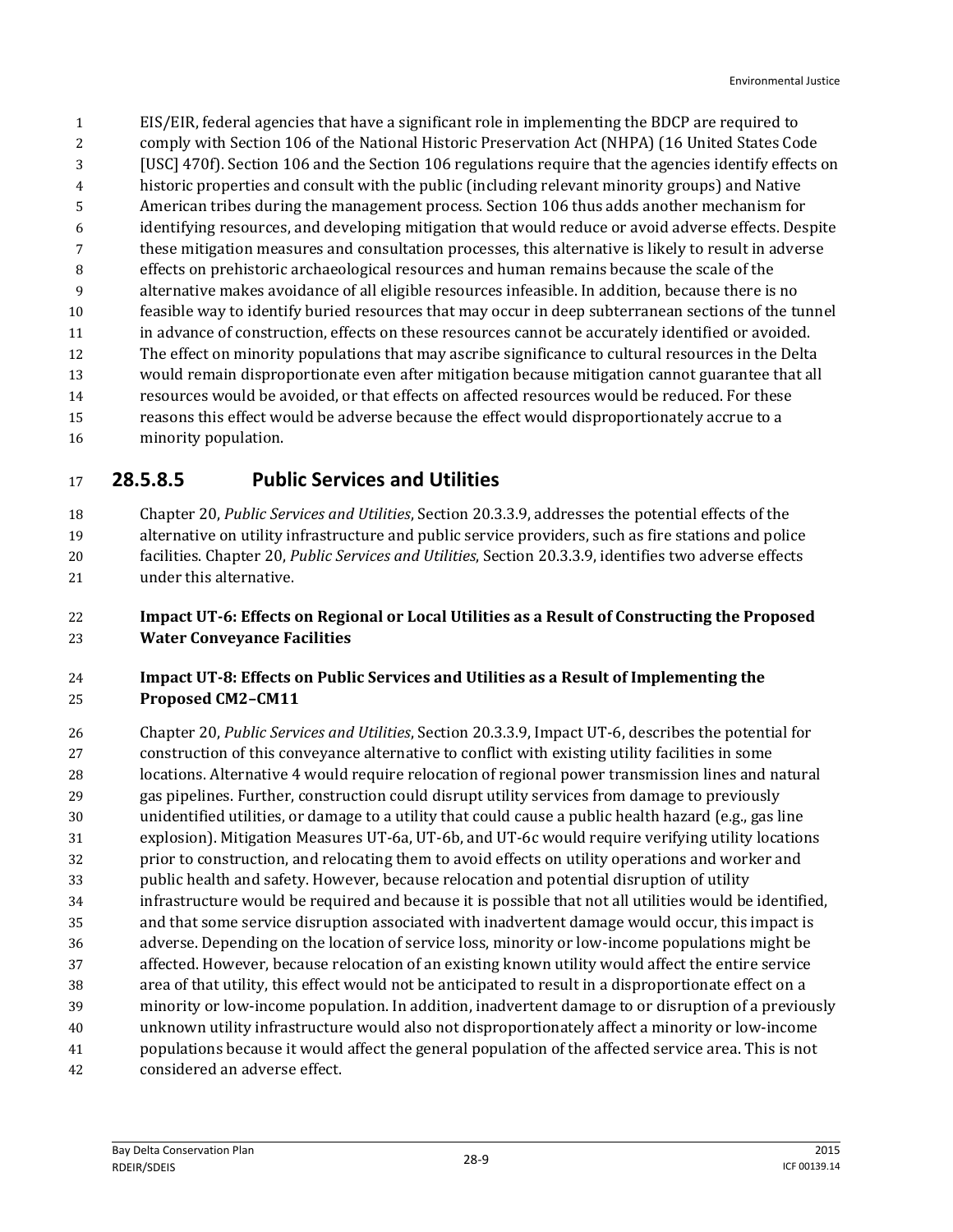- Chapter 20, *Public Services and Utilities*, Section 20.3.3.9, Impact UT-8, describes the potential
- consequences of conservation measures on public services at a program-level of detail. The location
- and construction or operational details (i.e., water consumption and water sources associated with
- conservation measures) for these facilities and programs have not been developed. Therefore, the
- need for new or expanded water or wastewater treatment facilities and the potential to disrupt
- utilities and service in the study area is unknown. Mitigation Measures UT-6a, UT-6b, and UT-6c
- would reduce the effects on utilities; however, because the effectiveness of these measures is
- unknown, this impact is adverse. Because the effect topic analyzes these effects at a general level of
- detail, it is not amenable to analysis to determine if it would result in an effect on an environmental
- justice population. Project-level analysis of effects on environmental justice populations would be addressed as part of future environmental analysis for implementation of conservation measures.

### **28.5.8.6 Air Quality and Greenhouse Gas Emissions**

- As discussed under Alternative 4, Chapter 22, *Air Quality and Greenhouse Gases*, Section 22.3.3.9
- 14 addresses the potential effects for a BDCP alternative to generate criteria pollutants that exceed
- 15 local air quality management district thresholds from construction of the proposed water
- conveyance facilities and the implementation of CM2-CM11. The following adverse effects are
- 17 relevant to this analysis.

#### **Impact AQ-2: Generation of Criteria Pollutants in Excess of the SMAQMD Thresholds during Construction of the Proposed Water Conveyance Facility**

#### **Impact AQ-18: Generation of Criteria Pollutants from Implementation of CM2–CM11**

 As described in Impact AQ-2, construction of Alternative 4 would generate fugitive dust emissions exceeding Sacramento Metropolitan Air Quality Management District (SMAQMD) thresholds. The **impact of generating emissions in excess of local air district thresholds would therefore violate**  applicable air quality standards in the study area and could contribute to or worsen an existing air quality conditions. No feasible mitigation is available to reduce fugitive dust emissions; therefore, 26 the effect would remain adverse.

- As described in Impact AQ-18, implementation of CM2-CM11 under Alternative 4 could generate additional traffic on roads and highways in and around Suisun Marsh and the Yolo Bypass related to restoration or monitoring activities. These activities require physical changes or heavy-duty **Exercise 20 equipment that would generate construction emissions through earth-moving activities and heavy-** duty diesel-powered equipment. This would result in an adverse effect if the incremental difference, or increase, of criteria pollutants relative to Existing Conditions exceeds applicable local air district thresholds. Because the conservation measures are analyzed at a program-level of detail, and have not been refined to specific projects with discrete locations, it would be difficult to analyze potential disproportionate effects on environmental justice populations. These effects are expected to be further evaluated and identified in the subsequent project-level environmental analysis conducted for the CM2–CM11 restoration and enhancement actions. However, because of the distribution of minority and low-income populations in the study area, there is a potential for such effects.
- Mitigation Measure AQ-18 would be available to reduce this effect.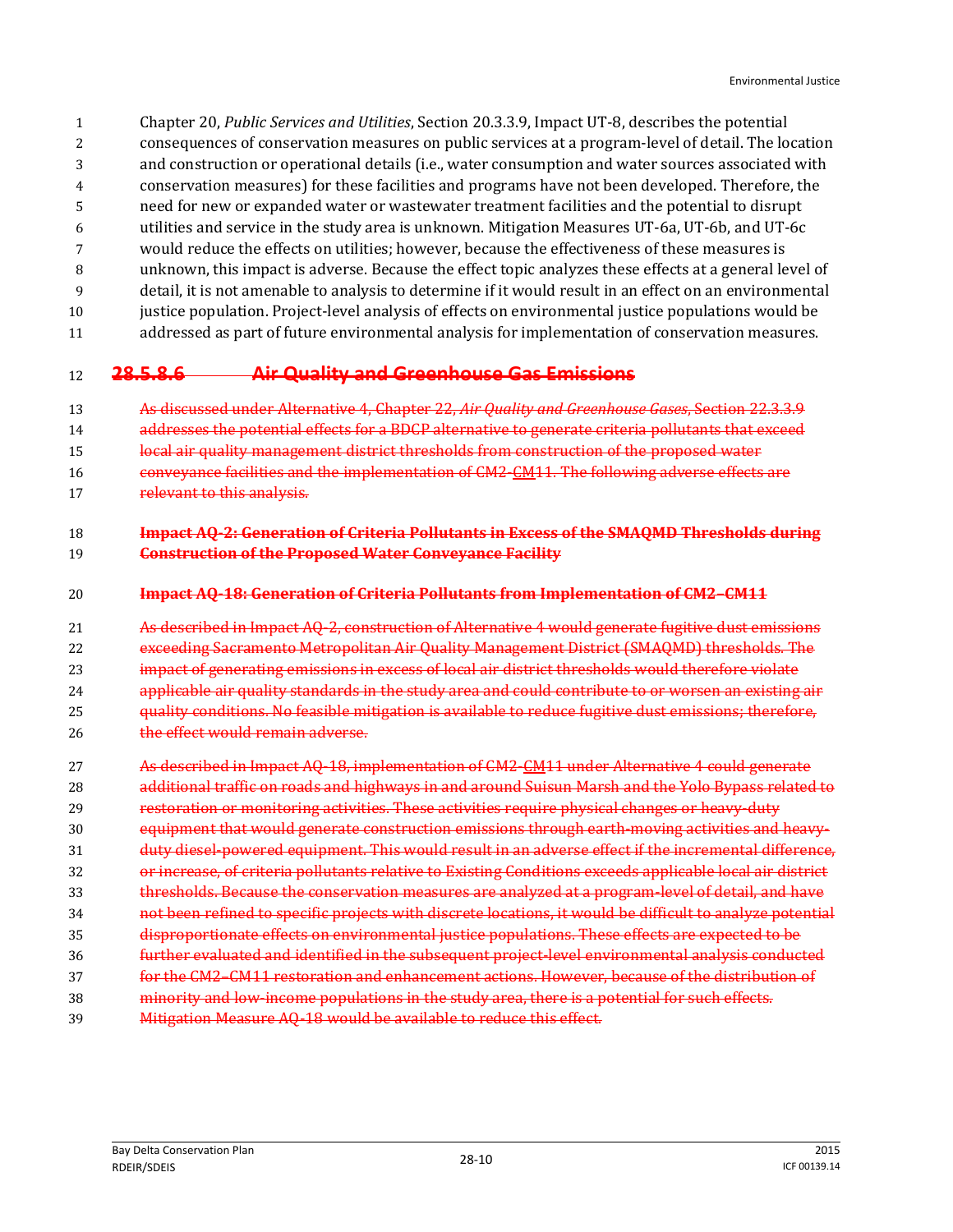- **Mitigation Measure AQ-18: Develop an Air Quality Mitigation Plan (AQMP) to Ensure Air District Regulations and Recommended Mitigation are Incorporated into Future**
- **Conservation Measures and Associated Project Activities**
- However, it may not be sufficient to reduce emissions below applicable air quality management district thresholds. Consequently, this impact would be adverse.
- Given that the construction and restoration and conservation areas along this alignment are
- **proximate to census blocks and block groups where meaningfully greater minority and low-income**
- **populations occur (Figures 28-1 and 28-2), it is expected that generation of criteria pollutants in**
- excess of local air district thresholds would result in a potentially disproportionate effect on
- minority and low-income populations. See Chapter 30, *Growth Inducement and Other Indirect Effects,*
- 11 for discussion on any indirect effects on export service areas.

### **28.5.8.728.5.8.6 Noise**

 Chapter 23, *Noise,* Section 23.4.3.9, identifies the following adverse effects associated with new sources of noise and vibration that would be introduced into the study area under Alternative 4.

### **Impact NOI-1: Exposure of Noise-Sensitive Land Uses to Noise from Construction of Water Conveyance Facilities**

### **Impact NOI-2: Exposure of Sensitive Receptors to Vibration or Groundborne Noise from Construction of Water Conveyance Facilities**

### **Impact NOI-4: Exposure of Noise-Sensitive Land Uses to Noise from Implementation of Proposed Conservation Measures CM2–CM-221**

 Chapter 23, *Noise,* Section 23.3.3.9, Impacts NOI-1 and NOI-2, describe vibration and noise effects associated with construction of this alternative that would occur at discrete locations along the conveyance facility, and would affect adjacent residents or other sensitive receptors. Specifically, as described in Chapter 23, *Noise,* Section 23.3.3.9, Impact NOI-1, noise from construction of intakes; 25 construction of conveyance, forebays, barge unloading facilities, and intermediate pumping plants; truck trips and worker commutes; construction of power transmission lines; and earth-moving at offsite borrow/spoil areas is predicted to exceed daytime and nighttime noise standards in areas zoned for sensitive land uses including residential, natural/recreational, agricultural residential, and schools.

- Groundborne vibration from impact pile driving, discussed in Chapter 23, *Noise,* Section 23.3.3.9, Impact NOI-2, is predicted to exceed vibration thresholds in areas zoned for residential, including agricultural residential, land uses in areas listed below.
- 33 Sacramento County including River Road near the community of Hood, neighborhoods in the community of Hood.
- San Joaquin County.

 As shown in Figures 28-1 and 28-2, there are census blocks and block groups with meaningfully greater proportions of minority and low-income populations in the vicinity of heavy construction work areas (e.g., intake locations, the modified pipeline/tunnel alignment, and the forebays) where vibration and noise effects are predicted to exceed noise standards for nearby residents.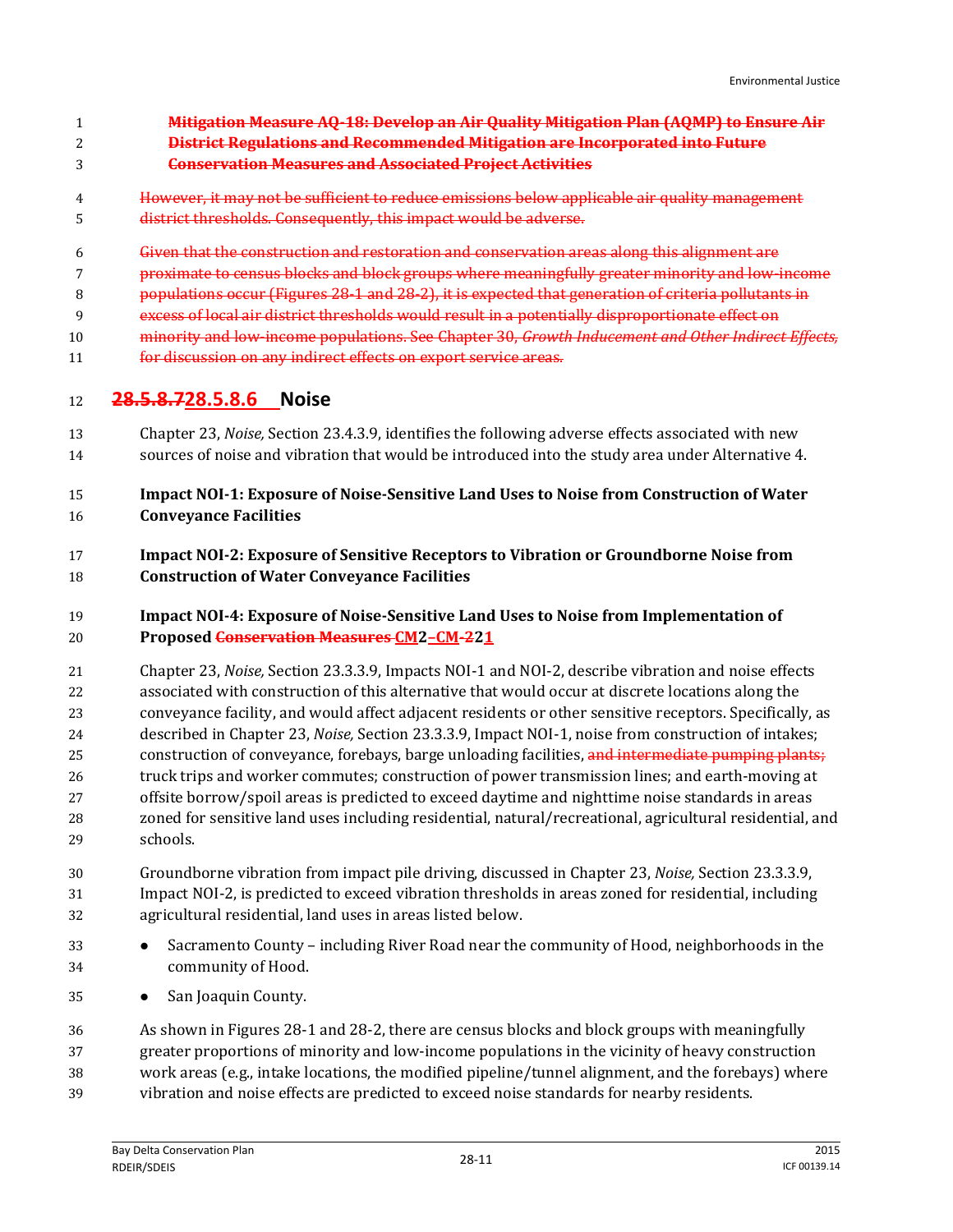Construction of intakes and the tunnel would result in groundborne vibration and groundborne noise levels that exceed noise thresholds at nearby receptors, including residential structures. The effect of exposing sensitive receptors to vibration or groundborne noise would be adverse.

 Chapter 23, *Noise,* Section 23.4.3.9, Impact NOI-4, describes the noise effects of conservation measures 2-22. Because these conservation measures are analyzed at a program-level of detail, and have not been refined to specific projects with discrete locations, it would be difficult to analyze potential disproportionate effects on environmental justice populations. However, because of the distribution of minority and low-income populations in the study area, there is a potential for such effects.

- Chapter 23, *Noise,* identifies mitigation measures that would reduce noise and vibration effects.
- **Mitigation Measure NOI-1a: Employ Noise-Reducing Construction Practices during Construction**
- **Mitigation Measure NOI-1b: Prior to Construction, Initiate a Complaint/Response Tracking Program**
- **Mitigation Measure NOI-2: Employ Vibration-Reducing Construction Practices during Construction of Water Conveyance Facilities**
- In addition, the environmental commitment to develop and implement a Noise Abatement Plan would reduce these effects (Appendix 3B, *Environmental Commitments*). Although these mitigation measures and environmental commitment would be available to reduce these effects, it is not anticipated that feasible measures would be available in all situations to reduce construction noise to levels below the applicable thresholds. The effect of exposing noise-sensitive land uses to noise increases above thresholds is considered adverse. Although mitigation measures are available to address this temporary effect, because the noise and vibration effects would occur in areas with
- meaningfully greater minority and low-income populations, this represents a disproportionate effect. This effect is considered adverse.

### **28.5.8.828.5.8.7 Public Health**

 Chapter 25, *Public Health*, Section 25.3.3.9, identifies the potential for the operation of this alternative to increase concentrations of bromide and associated DPBs at Barker Slough, a source of water for the North Bay Aqueduct:

#### **Impact PH-2: Exceedances of Water Quality Criteria for Constituents of Concern Such That There Is an Adverse Effect on Public Health as a Result of Operation of the Water Conveyance Facilities**

- **Impact PH-3: Substantial Mobilization of or Increase in Constituents Known to Bioaccumulate as a Result of Construction, Operation or Maintenance of the Water Conveyance Facilities**
- **Impact PH-7: Substantial Mobilization of or Increase in Constituents Known to Bioaccumulate as a Result of Implementing CM2, CM4, CM5, and CM10**
- **Impact PH-8: Increase in Microcystis Bloom Formation as a Result of Operation of the Water Conveyance Facilities**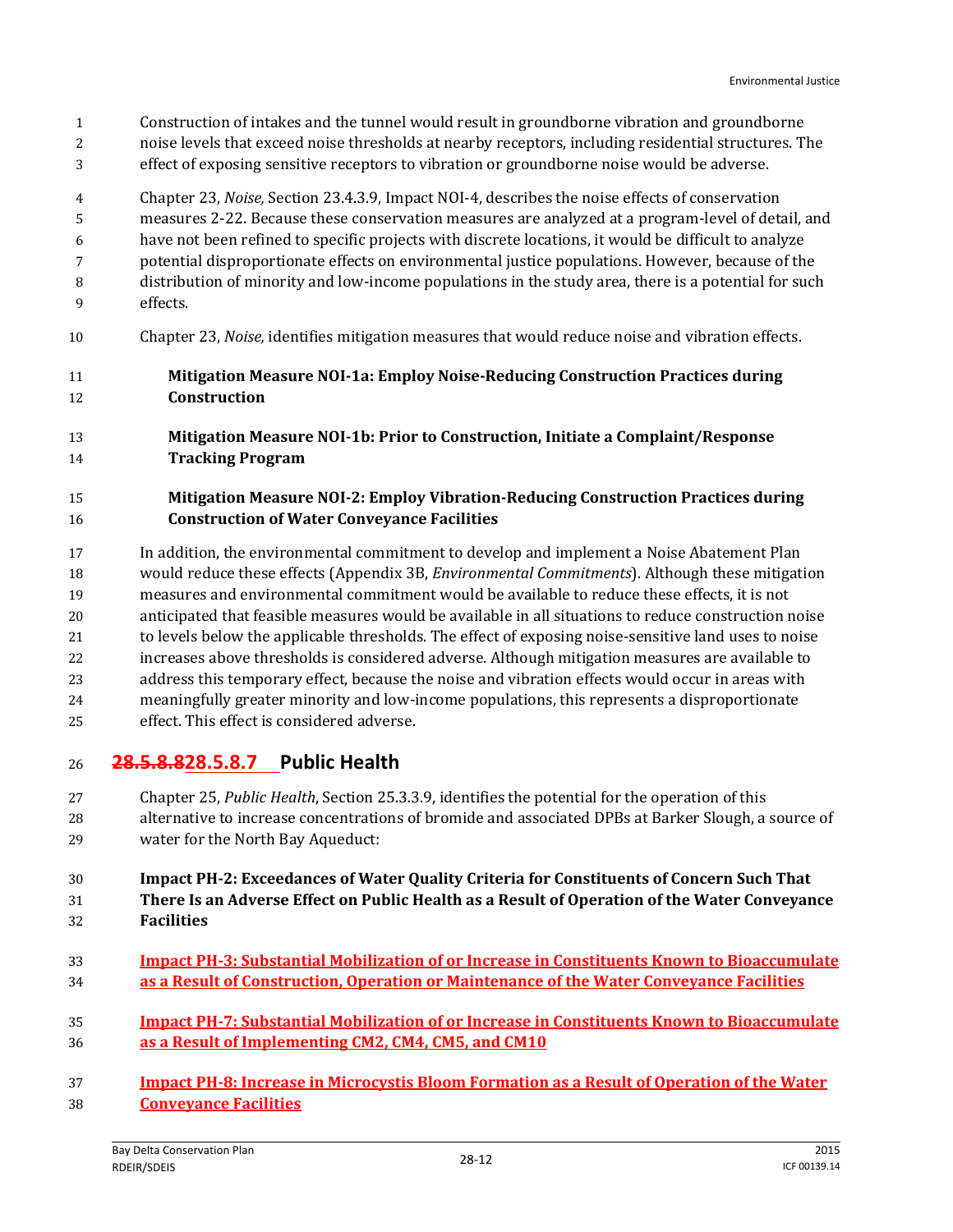| <u>Impact PH-9: Increase in Microcystis Bloom Formation as a Result of Implementing CM2 and</u> |
|-------------------------------------------------------------------------------------------------|
| <b>CM4.</b>                                                                                     |

3 This-Impact PH-2 would result in be an adverse effect because these chemicals are associated with adverse health effects. Mitigation Measure WQ-5 is available to reduce this effect:

#### **Mitigation Measure WQ-5: Avoid, Minimize, or Offset, as Feasible, Adverse Water Quality Conditions; Site and Design Restoration Sites to Reduce Bromide Increases in Barker Slough**

 In addition, the contribution of this alternative would add to the foreseeable future increase in DPBs that would happen in the absence of the project, as described in Chapter 25, *Public Health*, Section 25.4*.* While Mitigation Measure WQ-5 may reduce this impact, the feasibility and effectiveness of this mitigation measure is uncertain based on currently available information. Therefore, the available mitigation would not fully reduce the impact.

 The North Bay Aqueduct serves Napa and Solano Counties. This analysis assumes the decrease in water quality for waters conveyed in this aqueduct would affect the entire service population using water from the North Bay Aqueduct, which is approximately the same as the demographic profile for each county as a whole. Napa County as a whole does not have a meaningfully greater minority population (the total minority population is approximately 44%, U.S. Census Bureau 2012a). Solano County however has a total minority population of approximately 59% (U.S. Census Bureau 2012b). Neither county has a meaningfully greater low-income population. Because the increase in bromide and DPBs would decrease water quality for Solano County service population, this would disproportionately affect minorities. This is an adverse effect.

 Because the BDCP proponents cannot ensure that the results of coordinated actions with water treatment entities will be fully funded or implemented successfully prior to the project's contribution to the impact, the ability to fully mitigate this impact is uncertain. If a solution that is identified by the BDCP proponents and an affected water purveyor is not fully funded, constructed, or implemented before the project's contribution to the impact is made, an adverse effect in the form of increased DBP in drinking water sources could occur. If, however, all financial contributions, technical contributions, or partnerships required to avoid adverse effects prove to be feasible and any necessary agreements are completed before the project's contribution to the effect is made, the impacts would not be adverse.

 As described in Chapter 25, Impact PH-3, three intakes would be constructed and operated under Alternative 4. sSediment-disturbing activities during construction and maintenance of these intakes and other water conveyance facilities proposed near or in surface waters under this 34 alternativeAlternative 4 could result in the disturbance of existing constituents in sediment, such as pesticides or methylmercury. Under the various Alternative 4 operational scenarios (H1–H4), changes in dilution and mixing of sources of water could result in a change in constituents known to

- bioaccumulate.
- Water quality and fish tissue modeling results showed small, insignificant changes in total mercury

39 and methylmercury levels in water and fish tissues resulting from Alternative 4 water operations (see Chapter 8, Section 8.3.3.9, *Alternative 4—Dual Conveyance with Modified Pipeline/Tunnel and* 

- *Intakes 1–2, 3, and 5 [9,000 cfs; Operational Scenario H*]), for a detailed discussion). Upstream
- 42 mercury contributions and methylmercury production in Delta waters would not be altered by the
- operation of Alternative 4, as it would not change existing mercury sources and would not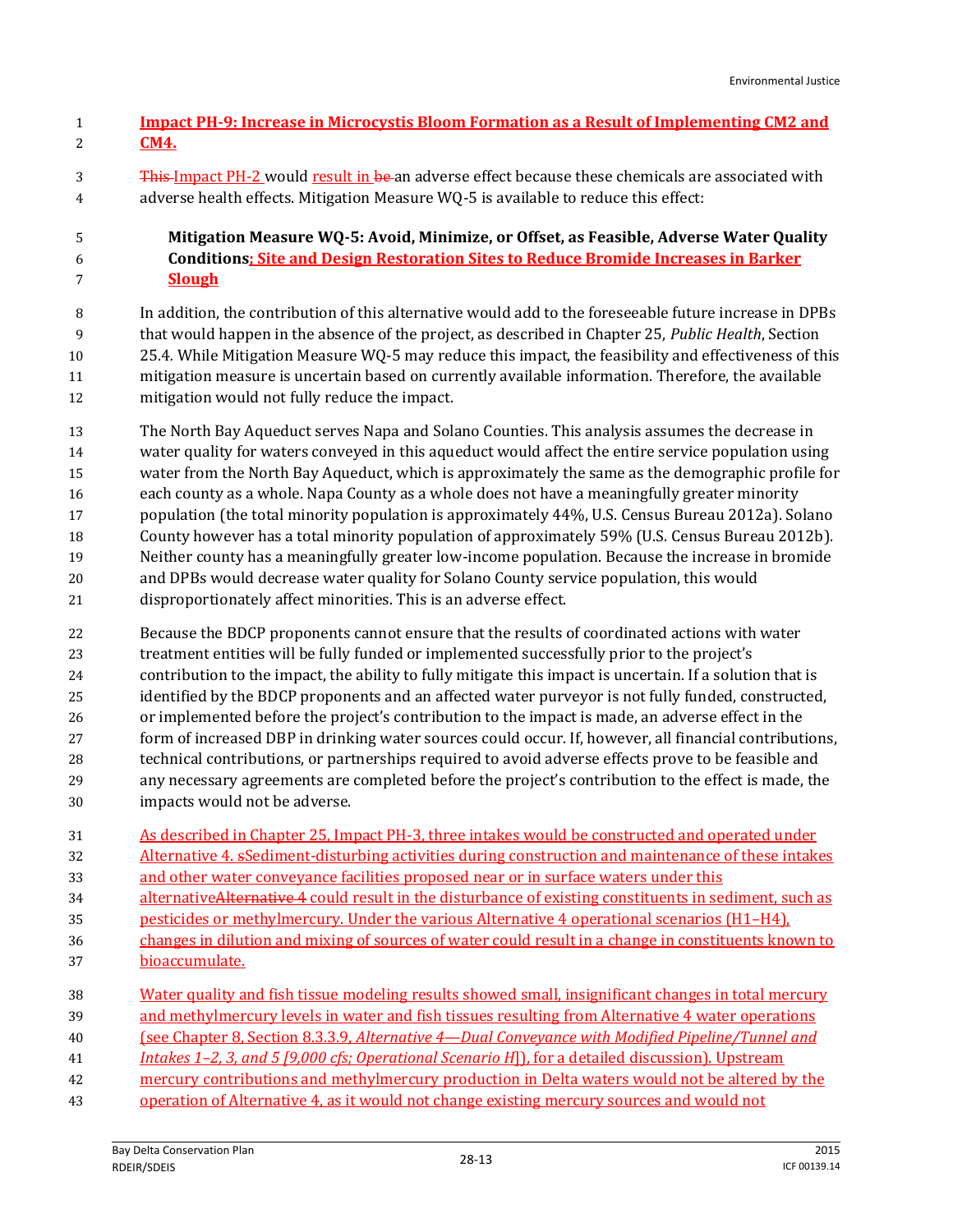| $\mathbf{1}$     | substantially alter methylmercury concentrations in the Sacramento River or San Joaquin River.         |
|------------------|--------------------------------------------------------------------------------------------------------|
| $\boldsymbol{2}$ | Water quality modeling results indicate that the percentage change in assimilative capacity of         |
| 3                | waterborne total mercury relative to the 25 ng/L Ecological Risk Benchmark was greatest for            |
| 4                | Scenario H4 relative to the No Action Alternative. These changes ranged, from 5.0% at the Jones        |
| 5                | Pumping Plant to -2.3% at Old River at Rock Slough. These same sites show the smallest range of        |
| 6                | effects on assimilative capacity for Alternative 4 H1, with 4.3% and -1.4% for these same two          |
| 7                | stations, respectively. Operational Scenarios H2 and H3 fall between these two extremes. The           |
| 8                | changes are not expected to result in adverse effects on beneficial uses. Similarly, changes in        |
| 9                | methylmercury concentration are expected to be very small as predicted by modeling.                    |
| 10               | Fish tissue estimates showed small or no increase in exceedance quotient based on long-term            |
| 11               | annual average mercury concentrations at the nine Delta locations modeled. The greatest increases      |
| 12               | in exceedance quotients relative to the No Action Alternative were estimated to be 12% for both Old    |
| 13               | River at Rock Slough, and for Franks Tract. The lowest percentage change in modeled bass mercury       |
| 14               | concentrations is predicted to occur under Operational Scenario H1 relative to the No Action           |
| 15               | Alternative for these locations.                                                                       |
| 16               | Because some of the affected species of fish in the Delta are pursued during subsistence fishing by    |
| 17               | minority and low-income populations, this increase creates the potential for mercury-related health    |
| 18               | effects on these populations. Asian, African-American, and Hispanic subsistence fishers pursuing fish  |
| 19               | in the Delta already consume fish in quantities that exceed the US Environmental Protection Agency     |
| 20               | reference dose of 7 micrograms (µg) per day total (Shilling et al. 2010:5). This reference dose is set |
| 21               | at 1/10 of the dose associated with measurable health impacts (Shilling et al. 2010:6). The highest    |
| 22               | rates of mercury intake from Delta fish occur among Lao fishers (26.5 µg per day, Shilling et al.      |
| 23               | 2010:6). Increased mercury was modeled based upon increases modeled for one species:                   |
| 24               | largemouth bass. These effects are considered unmitigable (see Chapter 8, Water Quality, Mitigation    |
| 25               | Measure WO-13).                                                                                        |
| 26               | The associated increase in human consumption of mercury caused by these alternatives would             |
| 27               | depend upon the selection of the fishing location (and associated local fish body burdens), and the    |
| 28               | relative proportion of different Delta fish consumed. Different fish species would suffer              |
| 29               | bioaccumulation at different rates associated with the specific species, therefore the specific        |
| 30               | spectrum of fish consumed by a population would determine the effect of increased mercury body         |
| 31               | burdens in individual fish species. These confounding factors make demonstration of precise            |
| 32               | impacts on human populations infeasible. However, because minority populations are known to            |
| 33               | practice subsistence fishing and consume fish exceeding US EPA reference doses, any increase in the    |
| 34               | fish body burden of mercury may contribute to an existing adverse effect. Because subsistence          |
| 35               | fishing is specifically associated with minority populations in the Delta compared to the population   |
| 36               | at large this effect would be disproportionate on those populations for Alternative 4. This effect     |
| 37               | would be adverse.                                                                                      |
| 38               | As described in Chapter 25, Impact PH-7, the primary concern with habitat restoration regarding        |
| 39               | constituents known to bioaccumulate is the potential for mobilizing contaminants sequestered in        |
| 40               | sediments of the newly inundated floodplains and marshes. The mobilization depends on the              |
| 41               | presence of the constituent and the biogeochemical behavior of the constituent to determine            |
| 42               | whether it could re-enter the water column or be reintroduced into the food chain.                     |
| 43               | The Sacramento River watershed, and specifically the Yolo Bypass, is the primary source of mercury     |
| 44               | in the study area. The highest concentrations of mercury and methylmercury are in the Cache Creek      |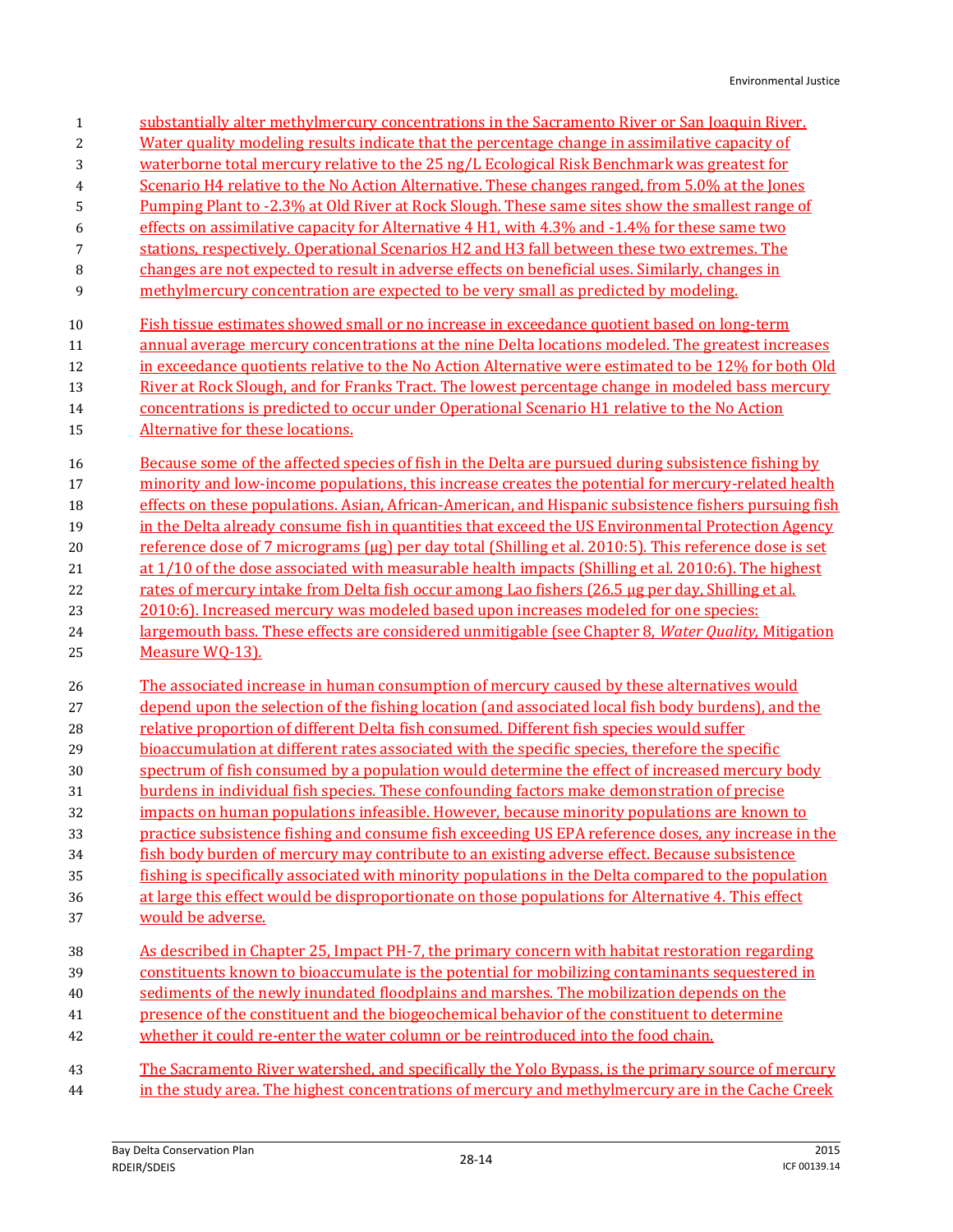| $\mathbf{1}$   | area and the Yolo Bypass. The amount of methylmercury produced in the Yolo Bypass has been                                                                                                      |
|----------------|-------------------------------------------------------------------------------------------------------------------------------------------------------------------------------------------------|
| $\overline{c}$ | estimated to represent 40% of the total methylmercury production for the entire Sacramento River                                                                                                |
| 3              | watershed (Foe et al. 2008). Water discharging from the Yolo Bypass at Prospect Slough has a                                                                                                    |
| 4              | reported average annual methylmercury concentration of 0.27 ng/L, more than four times greater                                                                                                  |
| 5              | than the 0.06 ng/L TMDL.                                                                                                                                                                        |
| 6              | The highest levels of methylmercury generation, mobilization, and bioavailability are expected in                                                                                               |
| 7              | the Yolo Bypass with implementation of CM2 under Alternative 4. Implementation of CM2 would                                                                                                     |
| 8              | subject Yolo Bypass to more frequent and wider areas of inundation. The concentrations of                                                                                                       |
| 9              | methylmercury in water exiting the Yolo Bypass would depend on many variables. However,                                                                                                         |
| 10             | implementation of CM2 has the potential to significantly increase the loading, concentrations, and                                                                                              |
| 11             | bioavailability of methylmercury in the aquatic system.                                                                                                                                         |
| 12             | As part of the implementation of conservation measures under Alternative 4, measures would be                                                                                                   |
| 13             | developed to reduce the production of methylmercury in ROAs, and these measures would be                                                                                                        |
| 14             | implemented as part of CM12, Methylmercury Management. These measures may include                                                                                                               |
| 15             | construction and grading in a way that minimizes exposure of mercury-containing soils to the water                                                                                              |
| 16             | column; designing areas to support/enhance photodegradation; and pre-design field studies to                                                                                                    |
| 17             | identify depositional areas where mercury accumulation is most likely and characterization and/or                                                                                               |
| 18             | design that avoids these areas. CM12 provides for consideration of new information related to                                                                                                   |
| 19             | methylmercury degradation that could effectively mitigate methylmercury production and                                                                                                          |
| 20             | mobilization.                                                                                                                                                                                   |
| 21             | In summary, Alternative 4 restoration actions are likely to result in increased production.                                                                                                     |
| 22             | mobilization, and bioavailability of methylmercury in the aquatic system. Methylmercury would be                                                                                                |
| 23             | generated by inundation of restoration areas, with highest concentrations expected in the Yolo                                                                                                  |
| 24             | Bypass, Cosumnes River and Mokelumne River, and at ROAs closest to these source areas as a result                                                                                               |
|                |                                                                                                                                                                                                 |
| 25             | of the BDCP actions. An increase in bioavailability in the aquatic system could result in a                                                                                                     |
| 26             | corresponding increase in bioaccumulation in fish tissue, biomagnification through the food chain,                                                                                              |
| 27             | and human exposure. Because the increase in bioavailability in the food chain cannot be quantified,                                                                                             |
| 28             | the increase in human exposure also cannot be quantified. OEHHA standards would continue to be                                                                                                  |
| 29             | implemented for the consumption of study area fish and thus would serve to protect people against                                                                                               |
| 30             | the overconsumption of fish with increased body burdens of mercury. Furthermore, implementation                                                                                                 |
| 31             | of CM12, Methylmercury Management, would minimize effects because it provides for project-                                                                                                      |
| 32             | specific mercury management plans including a QA/QC program, and specific tidal habitat                                                                                                         |
| 33             | restoration design elements to reduce the potential for methylation of mercury and its                                                                                                          |
| 34             | bioavailability in tidal habitats.                                                                                                                                                              |
| 35             | However, as described above for Impact PH-3, because some of the affected species of fish in the                                                                                                |
| 36             | Delta are pursued during subsistence fishing by minority and low-income populations, this increase                                                                                              |
| 37             | creates the potential for mercury-related health effects on these populations. Asian, African-                                                                                                  |
| 38             | American, and Hispanic, and Lao subsistence fishers pursuing fish in the Delta would be most                                                                                                    |
| 39             | affected because they already consume fish in quantities that exceed the US Environmental                                                                                                       |
| $40\,$         | Protection Agency reference dose. Increased mercury was modeled based upon increases modeled                                                                                                    |
| 41             | for one species: largemouth bass. The associated increase in human consumption of mercury caused                                                                                                |
| 42             | by these alternatives would depend upon the selection of the fishing location (and associated local                                                                                             |
| 43             | fish body burdens), and the relative proportion of different Delta fish consumed. Different fish                                                                                                |
| $\bf 44$<br>45 | species would suffer bioaccumulation at different rates associated with the specific species.<br>therefore the specific spectrum of fish consumed by a population would determine the effect of |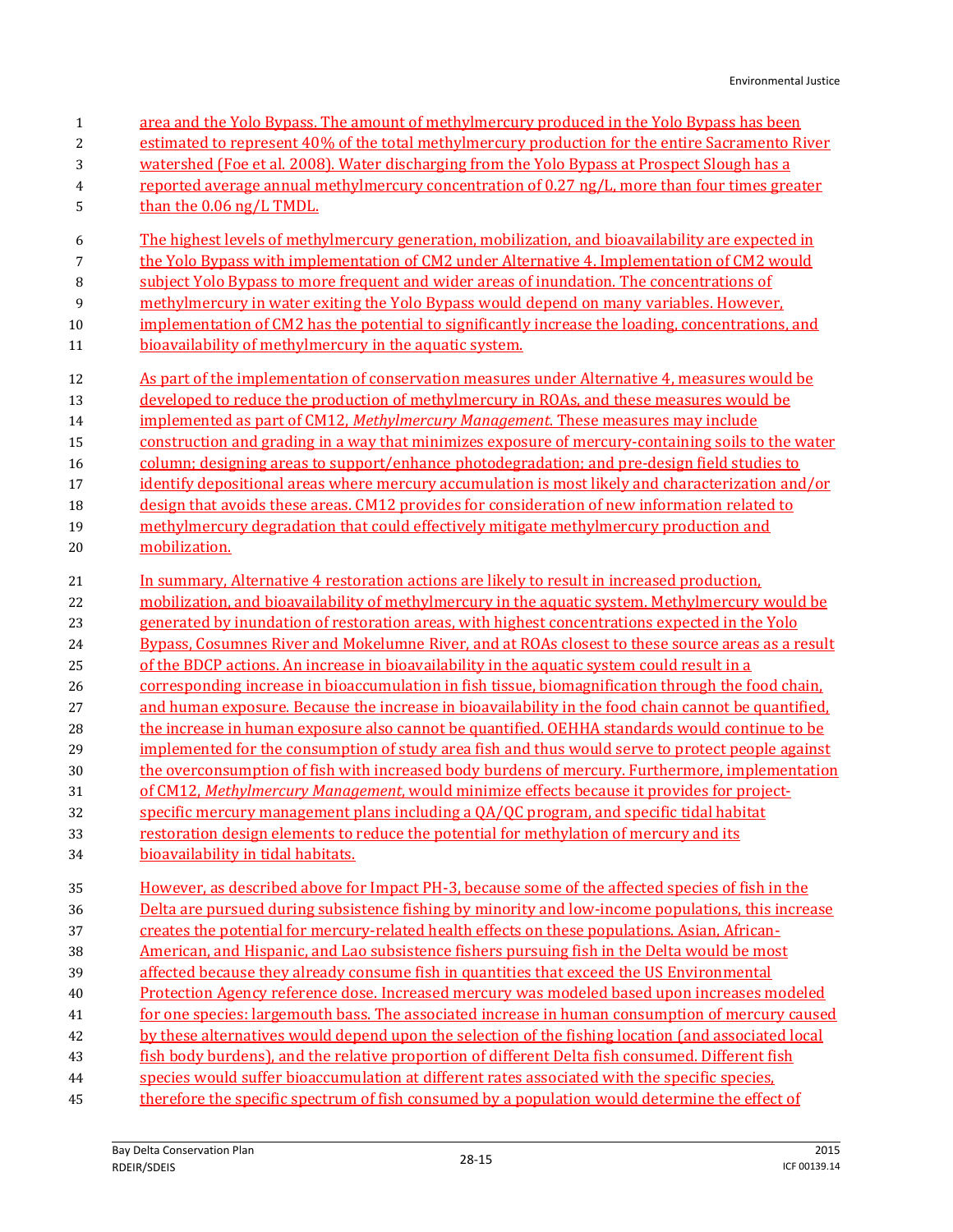| $\mathbf 1$ | increased mercury body burdens in individual fish species. These confounding factors make               |
|-------------|---------------------------------------------------------------------------------------------------------|
| 2           | demonstration of precise impacts on human populations infeasible. However, because minority             |
| 3           | populations are known to practice subsistence fishing and consume fish exceeding US EPA reference       |
| 4           | doses, any increase in the fish body burden of mercury may contribute to an existing adverse effect.    |
| 5           | Because subsistence fishing is specifically associated with minority populations in the Delta           |
| 6           | compared to the population at large this effect would be disproportionate on those populations for      |
| 7           | Alternative 4. This effect would be adverse.                                                            |
|             |                                                                                                         |
| 8           | As described in Chapter 25, Impact PH-8, water temperatures and hydraulic residence times in the        |
| 9           | Delta are expected to increase, which would result in an increase in the frequency, magnitude and       |
| 10          | geographic extent of Microcystis, and therefore microcystin levels. However, the potential water        |
| 11          | quality effects due to temperature increases would be due to climate change, not effects resulting      |
| 12          | from operation of the water conveyance facilities. Increases in Delta residence times under all         |
| 13          | Alternative 4 operational scenarios (i.e., H1-H4) would be due in small part to climate change and      |
| 14          | sea level rise, but due to a greater degree to operation of the water conveyance facilities and         |
| 15          | hydrodynamic impacts of restoration included in CM2 and CM4. Consequently, it is possible that          |
| 16          | increases in the frequency, magnitude, and geographic extent of Microcystis blooms in the Delta         |
| 17          | would occur due to the operations and maintenance of the water conveyance facilities and the            |
| 18          | hydrodynamic impacts of restoration under CM2 and CM4. Accordingly, beneficial uses including           |
| 19          | drinking water and recreational waters would potentially be impacted and therefore, so would            |
| 20          | public health. There are many reports of a variety of health effects in addition to liver damage (e.g., |
| 21          | diarrhea, vomiting, blistering at the mouth, headache) following human exposure to blue-green           |
| 22          | algae toxins (cyanobacteria) in drinking water or from swimming in water in which cyanotoxins are       |
| 23          | present. Water treatment can effectively remove cyanotoxins in drinking water supplies. However,        |
| 24          | some treatment options are effective for some cyanotoxins, but not for others. Thus, operators of       |
| 25          | drinking water treatment systems must remain informed about the growth patterns and species of          |
| 26          | blue-green algae blooming in their surface water supplies and monitor treated water for                 |
| 27          | cyanotoxins. As shown in Figures 28-1 and 28-2, meaningfully greater minority and low-income            |
| 28          | populations occur throughout the study area. These effects would disproportionately affect these        |
| 29          | populations. Implementation of Mitigation Measure WQ-32a and WQ-32b may reduce degradation              |
| 30          | of Delta water quality due to Microcystis. However, because the effectiveness of these mitigation       |
| 31          | measures to result in feasible measures for reducing water quality effects, and therefore potential     |
| 32          | public health effects, is uncertain, this impact would be adverse.                                      |
| 33          | As described in Chapter 25, Impact PH-9, restoration activities implemented under Alternative 4 for     |
| 34          | CM2 and CM4 that create shallow backwater areas could result in local increases in water                |
| 35          | temperature conducive to Microcystis growth during summer bloom season. This could compound             |
| 36          | the water quality degradation that may result from the hydrodynamic impacts from CM2 and CM4            |
| 37          | discussed in Impact PH-8 and result in additional water quality degradation such that beneficial        |
| 38          | uses are affected. An increase in Microcystis blooms could potentially result in impacts on public      |
| 39          | health through exposure via drinking water quality and recreational waters. As shown in Figures 28-     |
| 40          | 1 and 28-2, meaningfully greater minority and low-income populations occur throughout the study         |
| 41          | area. These effects would disproportionately affect these populations. Implementation of Mitigation     |
| 42          | Measure WO-32a and WO-32b may reduce degradation of Delta water quality due to Microcystis.             |
| 43          | However, the effectiveness of these mitigation measures to result in feasible measures for reducing     |
|             | water quality effects, and therefore potential public health effects, is uncertain. Therefore, this     |
| 44<br>45    | impact would be adverse.                                                                                |
|             |                                                                                                         |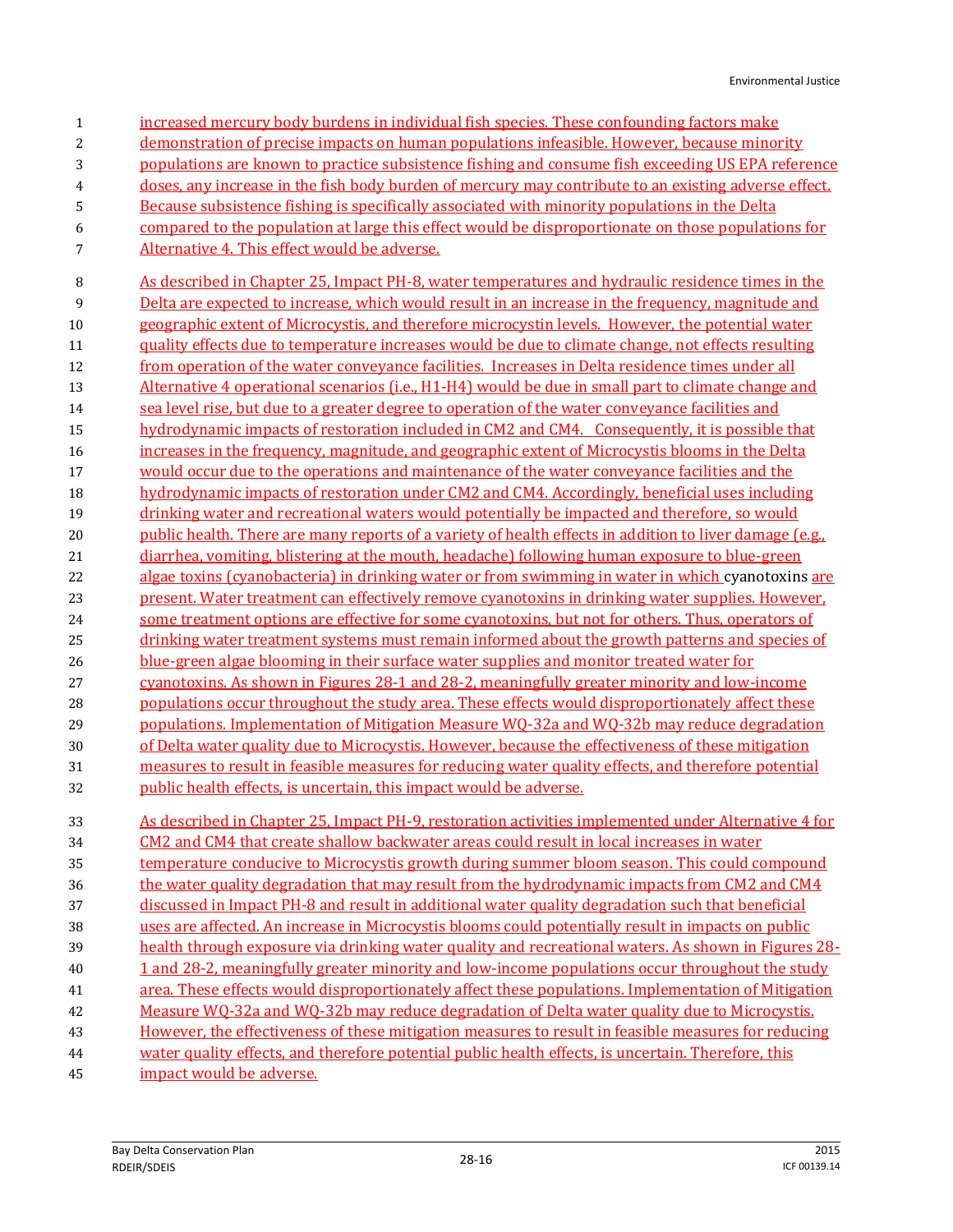### **Mitigation Measure WQ-32a: Design Restoration Sites to Reduce Potential for Increased**  *Microcystis* **Blooms**

- It remains to be determined whether, or to what degree, *Microcystis* production will increase in
- Delta areas as a result of increased residence times associated with the implementation of the
- project alternative. Mitigation actions shall be focused on those incremental effects attributable to
- implementation of operations under the project alternative only. Development of mitigation actions
- for the incremental increase in *Microcystis* effects attributable to water temperature and residence
- time increases driven by climate change and sea level rise is not required because these changed
- conditions would occur with or without implementation of the project alternative. The goal of specific actions would be to reduce/avoid additional degradation of Delta water quality conditions
- with respect to occurrences of *Microcystis* blooms.
- Additional evaluation will be conducted as part of the development of tidal habitat restoration areas 13 to determine the feasibility of using site placement and design criteria to reduce or eliminate local
- conditions conducive to *Microcystis* production. Design criteria would be developed to provide
- guidelines for developing restoration areas to discourage *Microcystis* growth by maintaining
- adequate flushing, while maintaining the benefits of habitat restoration in terms of zooplankton
- production, fish food quality, and fish feeding success. For example, a target range of typical
- summer/fall hydraulic residence time that is long enough to promote phytoplankton growth, but not so long as to promote growth of *Microcystis*, could be used to aid restoration site design. However,
- 20 currently there is not sufficient scientific certainty to evaluate whether or not longer residence times would result in greater *Microcystis* production, and also whether longer residence times might
- produce greater benefits to fish and other aquatic life than shorter residence times. This mitigation
- measure requires that residence time considerations be incorporated into restoration area site
- design for CM2 and CM4 using best available science at the time of design. It is possible that through these efforts, increases in *Microcystis* under CM1 attributable to the project alternative, relative to
- Existing Conditions, could be mitigated. However, there may be instances where this design
- consideration may not be feasible, and thus, achieving *Microcystis* reduction pursuant to this
- 28 mitigation measure would not be feasible.

### **Mitigation Measure WQ-32b: Investigate and Implement Operational Measures to Manage Water Residence Time**

 Because it is not known where, when, and to what extent *Microcystis* will be more abundant under CM1 than under Existing Conditions, specific mitigation measures cannot be described. However, this mitigation measure requires the project proponents to monitor for *Microcystis* abundance in the Delta and use appropriate statistical methods to determine whether increases in abundance are adverse. This mitigation measure also requires that if *Microcystis* abundance increases, relative to Existing Conditions, the project proponents will investigate and evaluate measures that could be taken to reduce residence time in the affected areas of the Delta. Operational actions could include timing of temporary or operable barrier openings and closings, reservoir releases, and location of Delta exports (i.e., North Delta vs. South Delta pumping facilities). Depending on the location and severity of the increases, one or more of these actions may be feasible for reducing residence times. If so, these actions could mitigate increases in *Microcystis* under CM1 attributable to the project alternative, relative to Existing Conditions. However, it is possible that these actions would not be feasible because they would conflict with other project commitments, would cause their own environmental impacts, or would not be expected to reduce or mitigate increases in *Microcystis*. In this case, achieving *Microcystis* reduction pursuant to this mitigation measure would not be feasible.